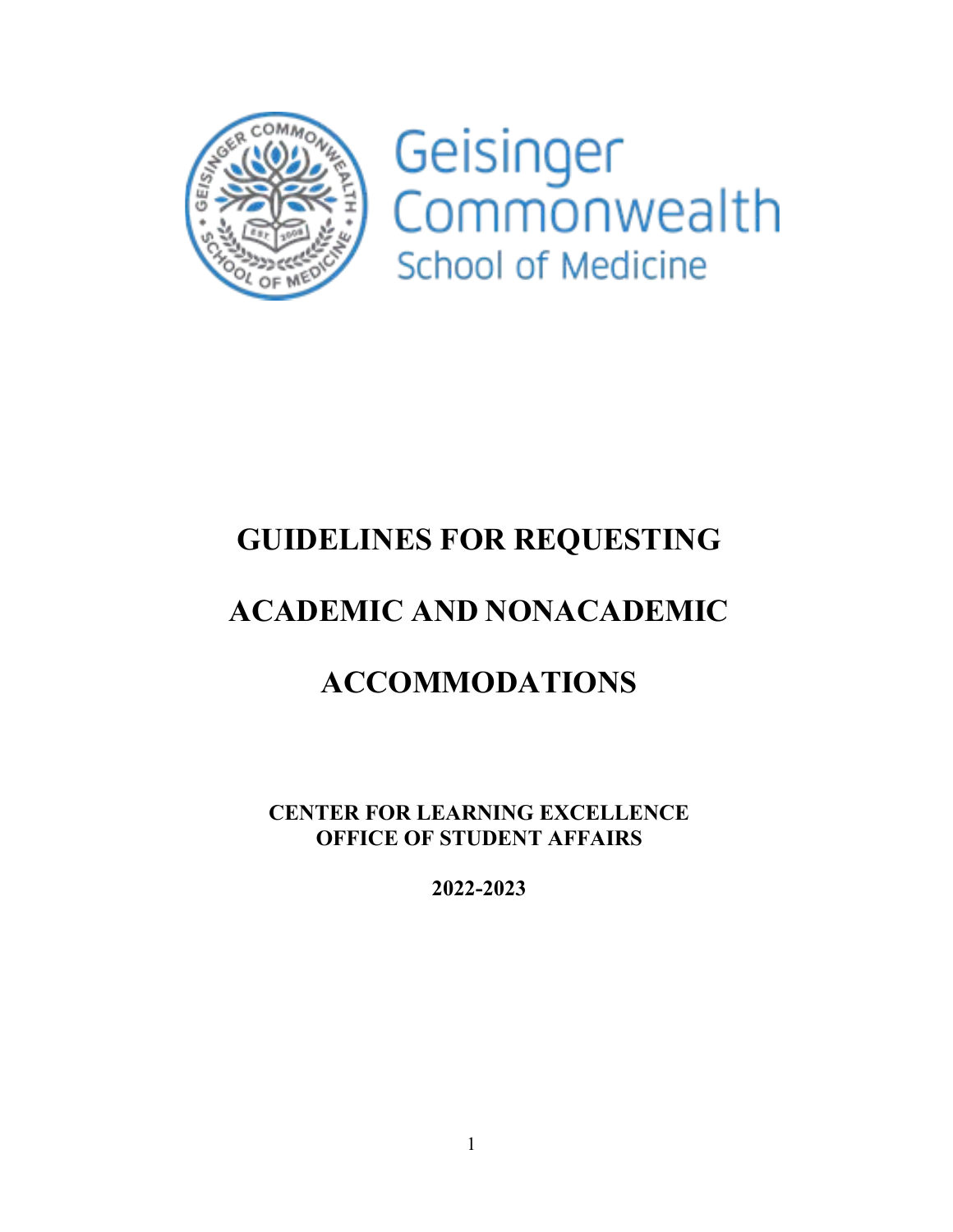# **Table of Contents**

| REASONABLE ACCOMMODATIONS                                                  |  |
|----------------------------------------------------------------------------|--|
|                                                                            |  |
|                                                                            |  |
|                                                                            |  |
|                                                                            |  |
|                                                                            |  |
|                                                                            |  |
|                                                                            |  |
|                                                                            |  |
|                                                                            |  |
| VIII. PROCEDURE REGARDING THE UNITED STATES MEDICAL LICENSING EXAMINATIONS |  |
|                                                                            |  |
|                                                                            |  |
|                                                                            |  |
|                                                                            |  |
|                                                                            |  |
|                                                                            |  |
| LIST OF ACCOMMODATIONS: ADVANCED CLINICAL EXPERIENCE CONFIDENTIAL  31      |  |
|                                                                            |  |
|                                                                            |  |
|                                                                            |  |
|                                                                            |  |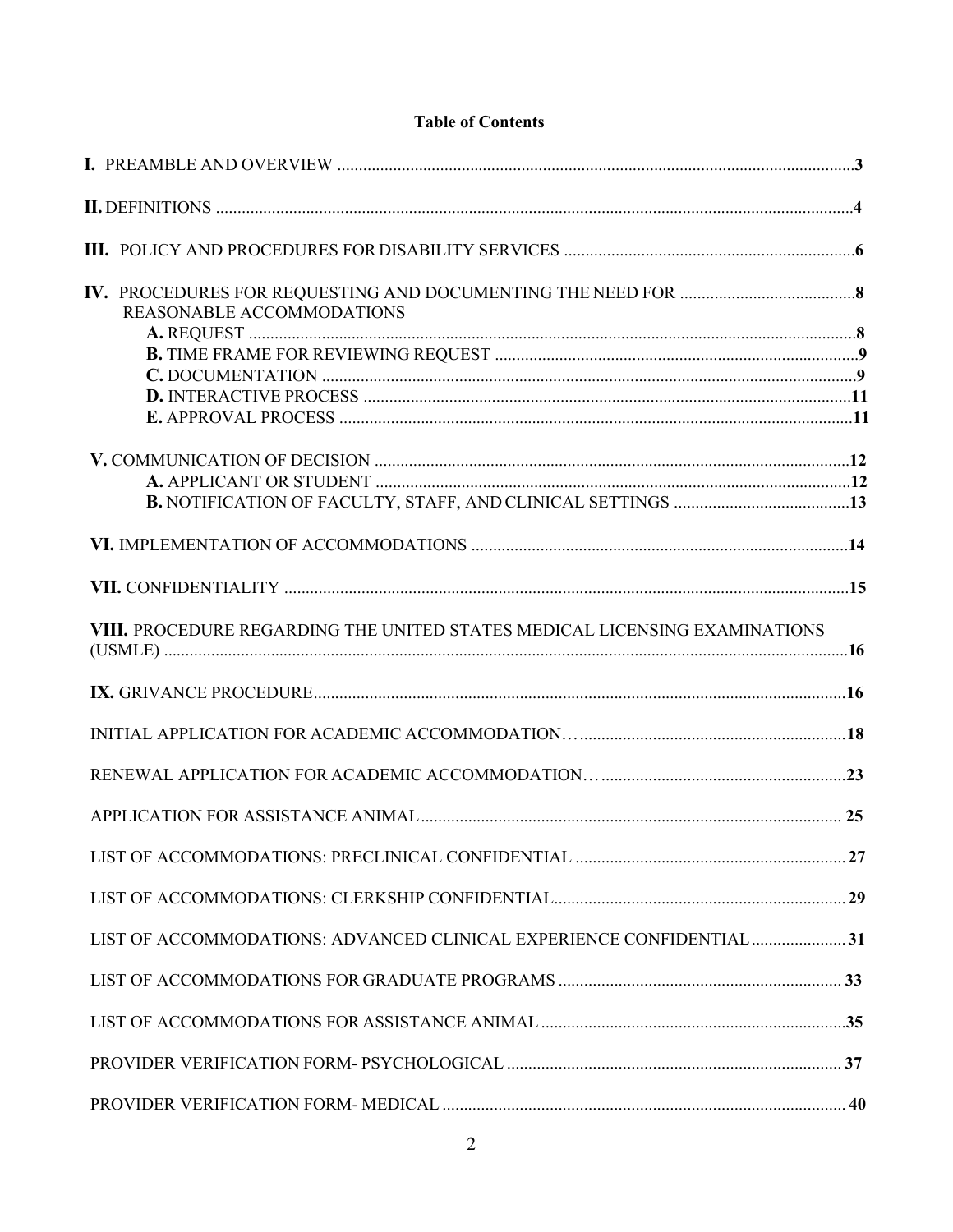## <span id="page-2-0"></span>**I. PREAMBLE AND OVERVIEW**

Geisinger Commonwealth School of Medicine (GCSOM) is committed to full compliance with the requirements of Section 504 of the Rehabilitation Act (Section 504) and its implementing regulations (34 C.F.R. Part 104 in general and, in particular, subpart E relating to postsecondary education institutions) and Title III of the Americans with Disabilities Act (ADA) and its implementing regulations (28 C.F.R. Part 36).

- Section 504 specifies that no qualified person with a disability shall, on the basis of disability, be excluded from participation in, be denied the benefits of, or otherwise be subjected to discrimination under any program or activity which receives Federal financial assistance.
- Title III of the ADA prohibits public institutions (including private medical schools or other places of education) from engaging in discrimination on the basis of disability.

Consistent with Section 504 and the ADA, GCSOM ensures that applicants and enrolled medical students with disabilities are not discriminated against on the basis of disability and are provided an equal, effective, and meaningful opportunity to enjoy the benefits, privileges, and advantages of a medical education at GCSOM. Equal opportunity/nondiscrimination includes providing reasonable accommodations unless to do so would result in a fundamental alteration in the nature of GCSOM's education program, cause an undue burden, or pose a direct threat to the health or safety of others.

All requests for reasonable accommodations are based on a review of documentation submitted by the individual and supplemented, if necessary, by GCSOM and are evaluated on a case-by-case basis. Once the documentation is complete, staff from GCSOM's Center for Learning Excellence (CLE) enters into an interactive discussion with the applicant or student to review: the process for determining eligibility for accommodations; the nature of the curriculum and the accommodations requested; and the recommendations to be provided to the Accessibility Committee.

Based on the documentation, interactive process, and recommendation/summary from the CLE the GCSOM Accessibility Committee makes a decision regarding the request for accommodations. This decision is communicated to the student by the Assistant Dean of Students or their designee. If agreed to by the student, a List of Accommodations form is completed by the student and CLE and forwarded to the Curriculum Department for the MD program and to the Associate Dean for Academic Affairs for the Graduate Programs. The Curriculum Department/Associate Dean for Academic Affairs then notifies the appropriate faculty, preceptor, clinical personnel, or staff about the need to accommodate the student. The Associate Director of the CLE or their designee meets regularly with the student to monitor the provision of accommodations and reports back to the Committee any further needs identified by the student and CLE.

If the student disagrees with the decision, they have the right to file a complaint/grievance under GCSOM's Policy on Complaints by Students and Others Alleging Discrimination Other Than Sexual Discrimination and Sexual Harassment/Violence. Throughout the process, primary clinical documentation or other diagnostic information used to determine accommodations are kept confidential and released to a third party only with the student's written permission or under compulsion of legal process.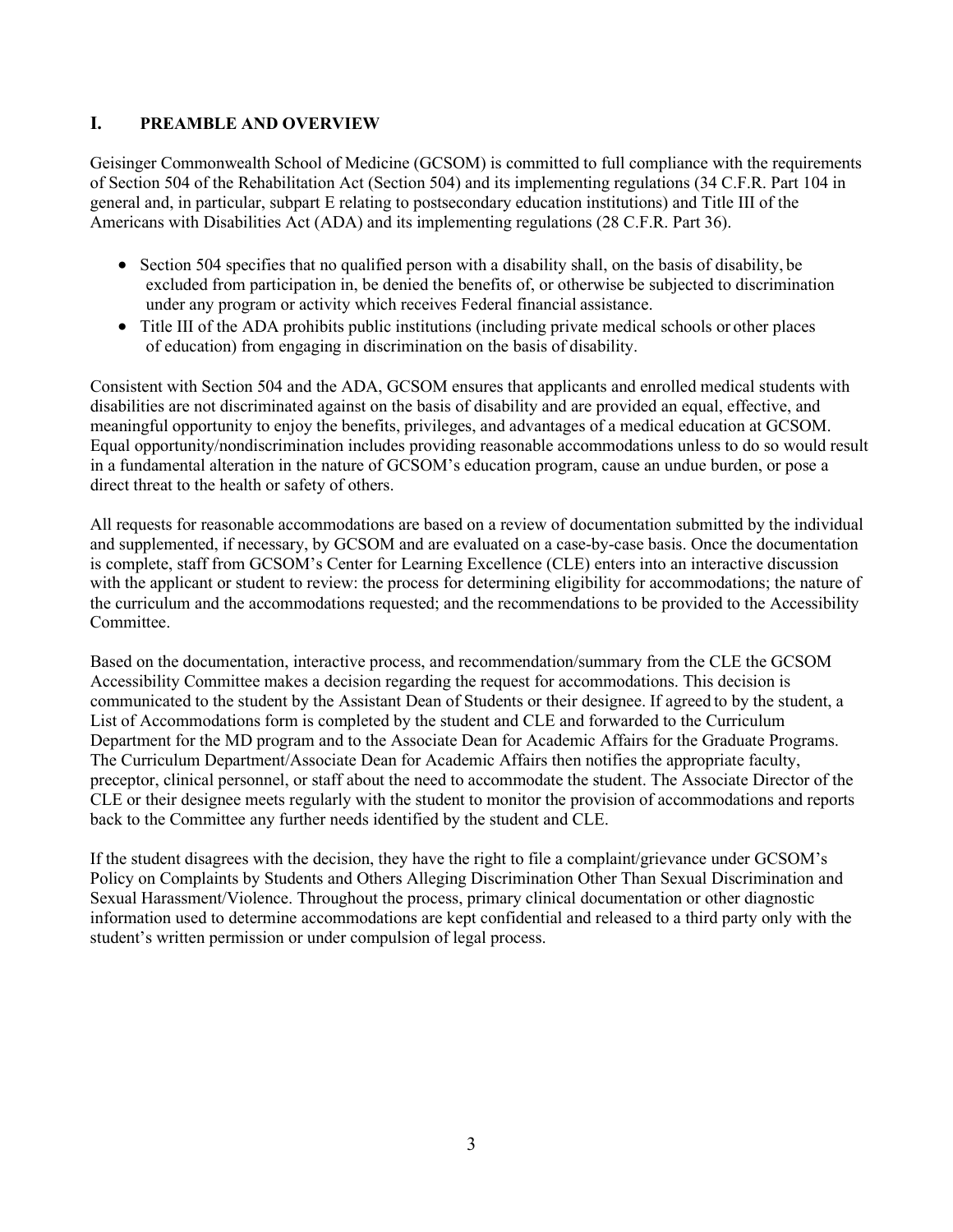The purpose of this document is to provide guidelines for requesting academic and nonacademic accommodations, including:

- Definitions
- Reasonable Accommodation Policy
- Procedure for Requesting and Documenting the Need for Reasonable Accommodations
- Communication of Decision
- Confidentiality
- Procedure Regarding the United States Medical Licensing Examinations (USMLE)
- Grievance Procedure

## **Geisinger Commonwealth School of Medicine Accessibility Support Staff**

**Jackie Ghormoz, MSW, CSW Assistant Dean of Students Center for Learning Excellence** MSB 3007 570-504-9073 [jghormoz@som.geisinger.edu](mailto:jghormoz@som.geisinger.edu)

**Sarah Triano, MS, NCC, LPC Associate Director Center for Learning Excellence** MSB 3005 570-558-4282 [striano@som.geisinger.edu](mailto:striano@som.geisinger.edu)

**Members of the GCSOM Accessibility Committee** include representatives from Academic Affairs, Student Affairs, Student Health Services, and the clinical faculty

# <span id="page-3-0"></span>**II. DEFINITIONS**

The term "**individual with a disability**" means any person who

- 1. Has a physical or mental impairment that substantially limits one or more of the major life activities of such individual;
- 2. Has a record of such an impairment; or
- 3. Is being regarded as having such an impairment.

The term individual with a disability will be construed by GCSOM consistent with the ADA Amendments Act of 2008 (Public Law No. 110-325 (September 25, 2008) and implementin[g regulations](https://www.ada.gov/regs2010/titleIII_2010/titleIII_2010_regulations.htm#a105) issued by the Department of Justice [28 C.F.R. 36.105] In general, the term "disability" is construed broadly in favor of expansive coverage and includes a wide range of medical conditions.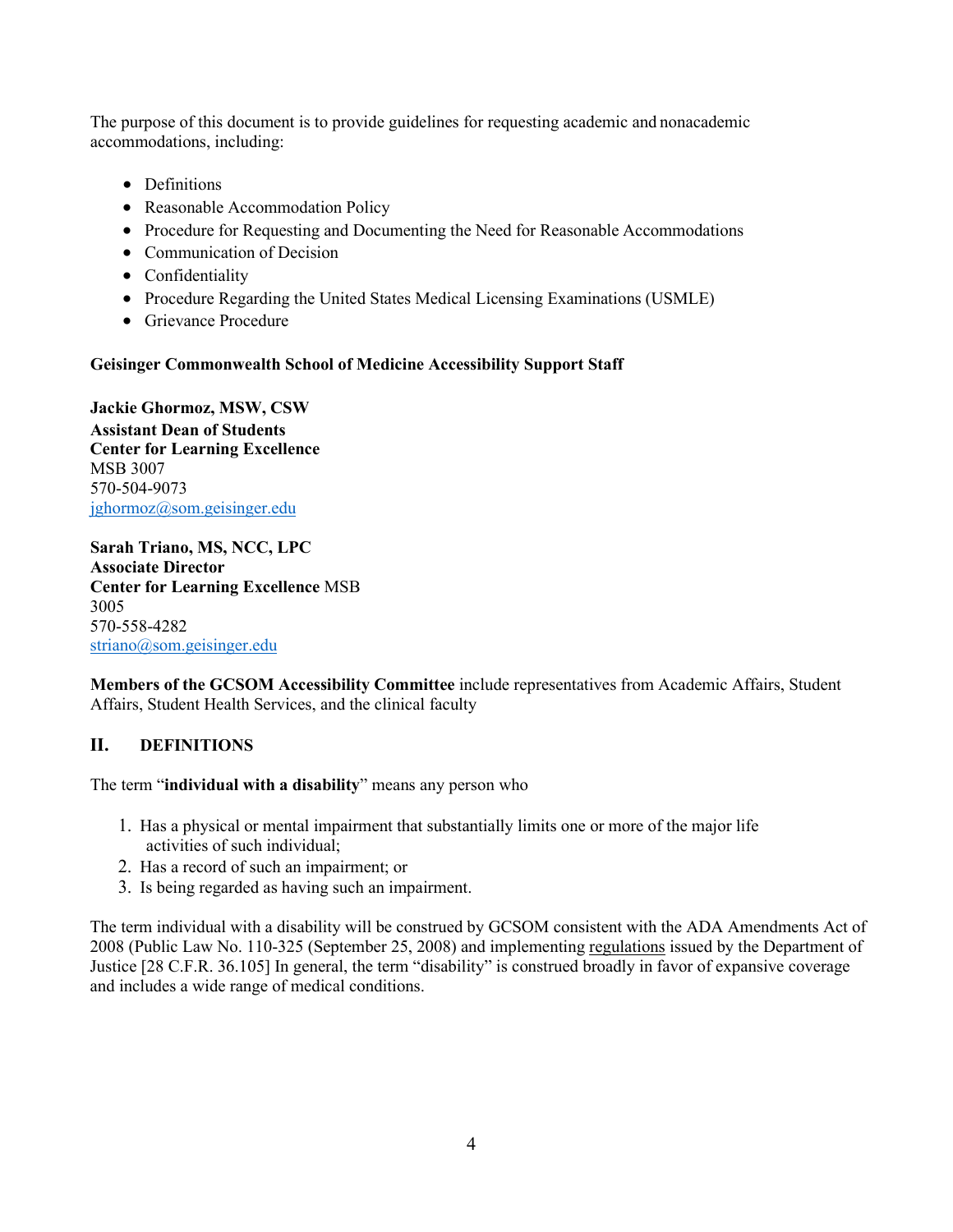A "**qualified individual with a disability**" means a person with a disability who, with or without reasonable accommodations, meets the academic and technical standards requisite to admission or participation in the postsecondary education institution's education programs or activities.

The term "**programs and activities**" includes admissions, academic and degree plans (including coursework and clinical placements), financial aid, recreation activities, transportation, career placement, field trips, and any other programs offered by a postsecondary education institution.

**Direct threat** is defined as a significant risk to the health or safety of others that cannot be eliminated by a reasonable accommodation (i.e., modification of policies, practices, or procedures, or by the provision of auxiliary aids or services).

**Fundamental alteration** includes modification of academic requirements that are essential to instruction being pursued by a student or to any directly related licensing requirement.

The term "**undue burden**" means significant difficulty or expense. In determining whether an action would result in an undue burden, factors to be considered include: the nature and cost of the action needed and the overall financial resources of the medical school; the effect on expenses and resources; legitimate safety requirements that are necessary for safe operation; or the impact otherwise of the action upon the operation of the medical school.

The term "**reasonable accommodation**" includes academic and nonacademic adjustments and the provision of auxiliary aids and services. Academic and nonacademic adjustments include making modifications to policies and practices to ensure that such policies and procedures do not discriminate or have the effect of discriminating against a qualified individual with a disability on the basis of such disability, unless to do so could fundamentally alter the nature of the educational program and services being offered.

## **Academic modifications may include:**

- Changes in the length of time permitted for the completion of degree requirements,
- Substitution of specific elective courses
- Adaptation of the manner in which specific courses are conducted or exams are given
- Placement on a specific regional campus to maintain contact with health care providers and
- Sign language interpreters, amplification devices or CART (computer assisted real-time translation) in the clinical setting
- Presence of an assistance animal

## **Adjustments to testing conditions may include:**

- Large-print exam booklets,
- Screen reading technology,
- Fewer items on each page,
- Tape recorded responses,
- Responses on the test booklet,
- Frequent breaks,
- Extended testing time,
- Testing over several sessions,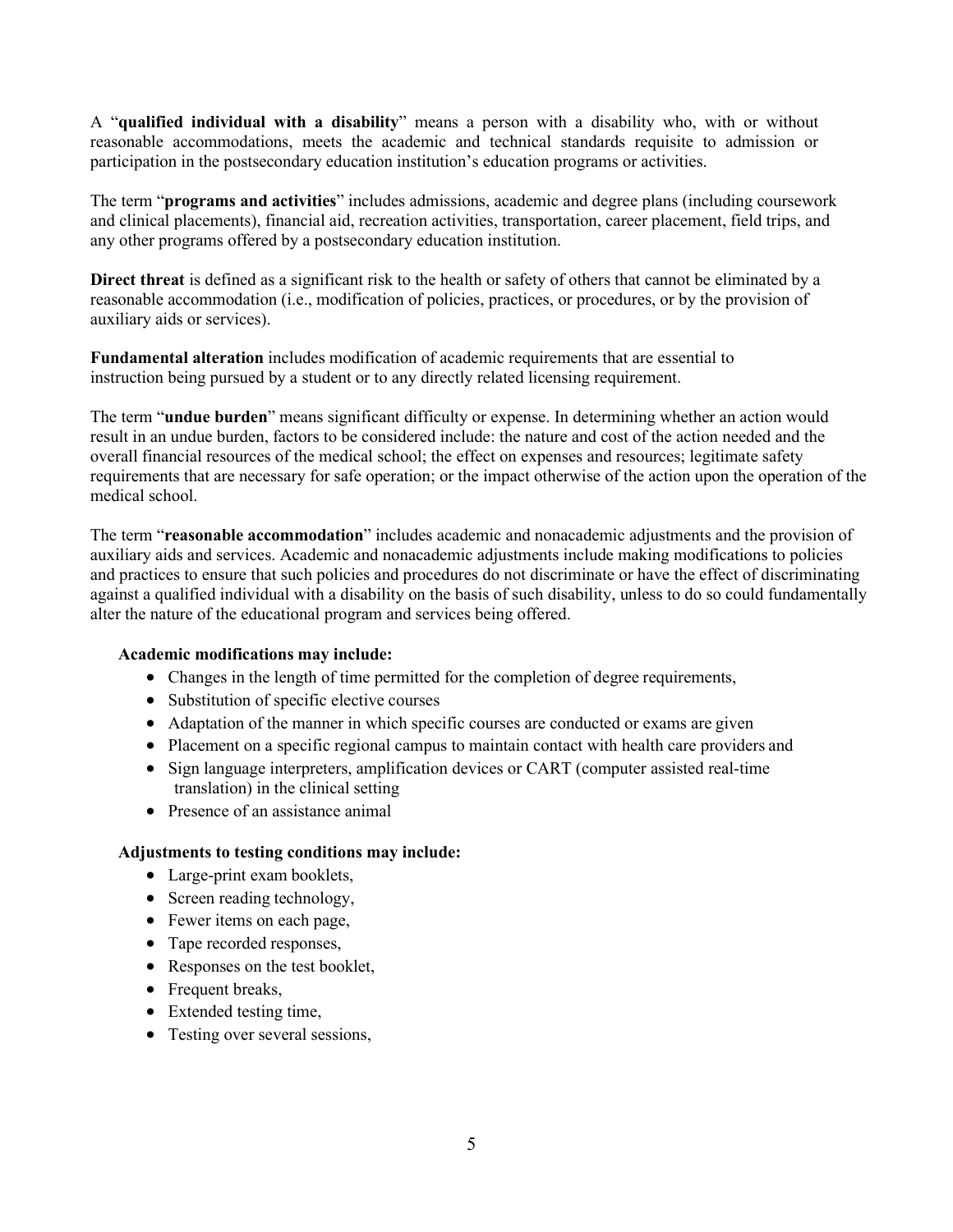- Small group setting,
- Distraction-free private room,
- Preferential seating,
- Physical prompts (such as for individuals with hearing impairments),
- The use of sign language interpreter for spoken directions, and
- Permission to bring and take medications during the exam (for example, for individuals with diabetes who must monitor their blood sugar and administer insulin).

# **Auxiliary aids and services may include:**

- Qualified interpreters, note takers on-site or through video remote interpreting (VRI) services, realtime computer-aided transcription services, written materials and the exchange of written notes, telephone handset amplifiers, assistive listening systems, telephones compatible with hearing aids, closed caption decoders, open and closed captioning, voice, text, and video-based telecommunications products and systems, including text telephones (TTYs), video phones and captioned telephones, or other equally effective telecommunications devices, video displays, accessible information and communication technology, and other effective means of making aurally delivered materials available to students with hearing impairments;
- Qualified readers, taped texts, audio recordings, brailed materials and displays, screen reader software, optical readers, accessible information and communication technology, large print materials, or other effective methods of making visually delivered materials available to individuals with visual impairments;
- Acquisition or modification of equipment or devices; and
- Other similar services and actions.

The term "assistance animal" means an animal that provides assistance or performs tasks for the benefit of an individual with a disability or provides emotional support that alleviates one or more identified symptoms or effects of an individual's disability. Assistance animals may provide emotional support, well-being, comfort, or companionship. While dogs are the most common type of assistance animal, other animals can also be assistance animals.

# <span id="page-5-0"></span>**III. POLICY AND PROCEDURES FOR DISABILITY SERVICES**

Consistent with our commitments under Section 504 and Title III of the ADA not to engage in discrimination on the basis of disability, GCSOM provides reasonable accommodations, including academic and nonacademic adjustments and auxiliary aids and services, to qualified individuals with disabilities unless such accommodations would fundamentally alter the nature of the educational program and services being offered, pose a direct threat to the health or safety of others, or impose an undue burden (See Policy and Procedure for Disability Services).

GCSOM will not place a surcharge on an individual to cover the costs of providing accommodations.

GCSOM is not required to provide personal aids and services such as personal attendants, individually prescribed devices, such as prescription eyeglasses or hearing aids, readers for personal use or study, or other devices or services of a personal nature, such as assistance in eating, toileting, and dressing.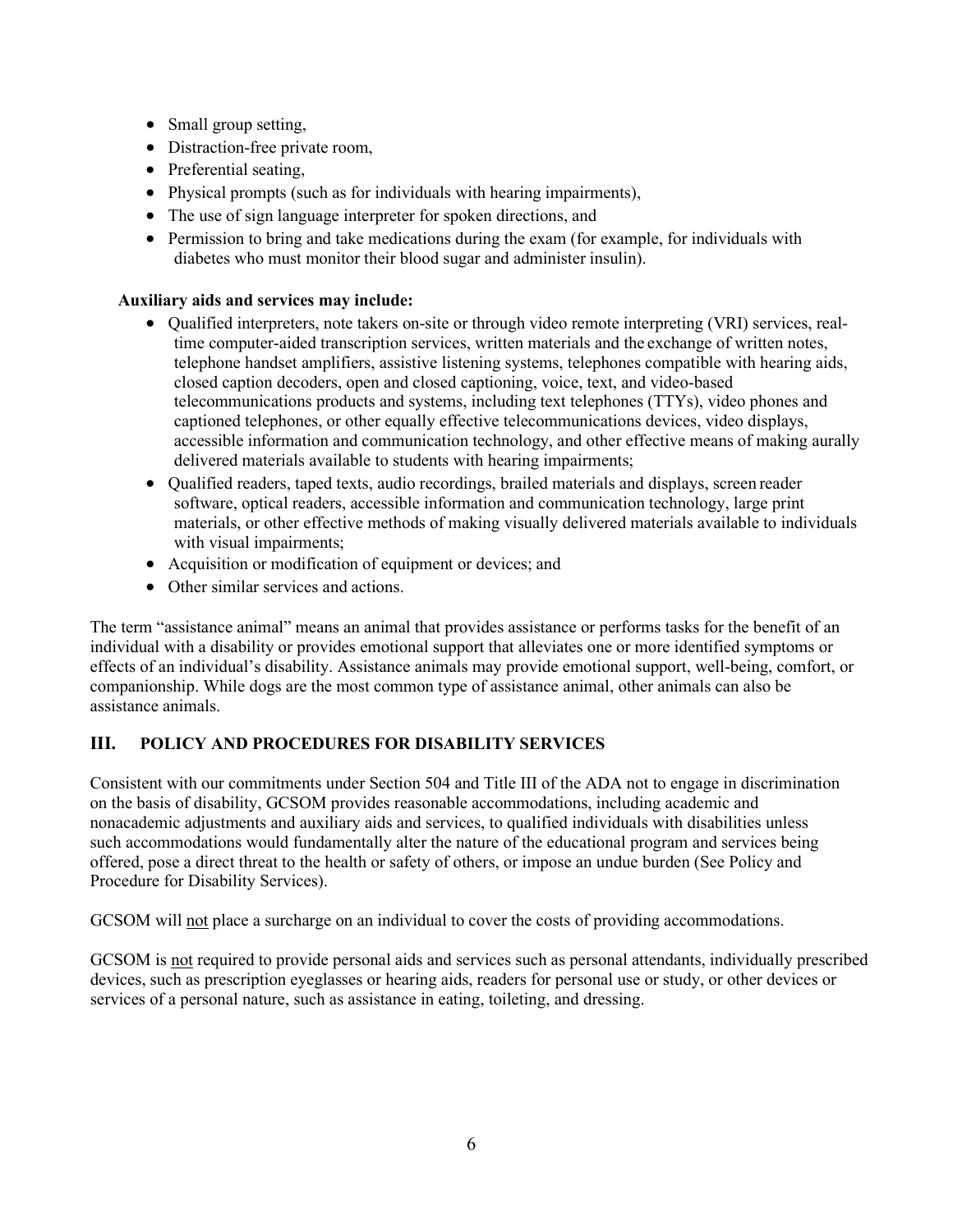If an individual with a disability makes a request to GCSOM to be accompanied by an assistance animal which is not a Service Animal (see Policy on Service Animals for more information as needed), then GCSOM will evaluate such a request in accordance with the policies described in this Guidebook.

Individuals with disabilities may request a reasonable accommodation or a reasonable modification of policies, practices, or procedures for any assistance animal, including an emotional support animal, where GCSOM generally forbids individuals from having pets or otherwise imposes restrictions or conditions relating to pets or other animals. The general principles applicable to all reasonable accommodations requests and requests for reasonable modifications of policies, practices, and procedures outlined in this Guidebook are applicable to requests for an assistance animal. Due to the nature of the environment, assistance animals will typically not be allowed to be present in environments in which the presence of an animal will pose a direct threat to the health or safety of others, such as in the Gross Anatomy Lab, during standardized patient encounters, in the operating room, and in patient units where a patient is immune-suppressed or in isolation for respiratory, enteric, or infectious precautions.

Although a student may not be considered "an individual with a disability" under Section 504 or ADA, GCSOM may, at its discretion, make an effort to accommodate their needs. As a courtesy, GCSOM may provide services that will allow them access to the physical campus as well as the curriculum. Also, if an injury or illness necessitates parking accessibility, the student should contact the Security Office for assistance.

**Individual with a Disability**. The determination of whether an individual has a disability generally does not demand extensive analysis and will be made without regard to any positive effects of measures such as medication, medical supplies or equipment, low-vision devices (other than ordinary eyeglasses or contact lenses), prosthetics, hearing aids and cochlear implants, or mobility devices. However, negative effects, such as side effects of medications or burdens associated with following a particular treatment regimen, may be considered when determining whether an individual's impairment substantially limits a major life activity. A pregnancy, by itself, is not considered a disability; however, complications resulting from pregnancy may be considered disabilities under the ADA and Section 504. For example, the following pregnancy related complications may qualify as disabilities: anemia, sciatica, carpal tunnel syndrome, gestational diabetes, severe nausea, abnormal heart rhythms, swelling, pelvic inflammation, disorders of the uterus and cervix, preeclampsia, and depression. This list is not exhaustive.

**Fundamental Alteration**. Academic requirements that GCSOM can demonstrate are essential to the instruction being pursued by a student or to any directly related licensing requirement or that are required by law or accreditation standards (including Technical Standards adopted by GCSOM) will not be regarded as discriminatory. Academic modifications that could fundamentally alter the nature of the educational program or services being offered include, but are not limited to, modifications that could substantially modify the content of the curriculum or essential parts of the program or lowering or substantially modifying the standards of clinical competence required by the program.

**Direct Threat.** GCSOM is required to provide accommodations, including academic adjustments unless it can demonstrate, after an individualized, assessment, that the accommodation presents a direct threat to the health or safety of others. In determining whether a student poses a direct threat to the health or safety of others, GCSOM must make an individualized assessment, based on reasonable judgement that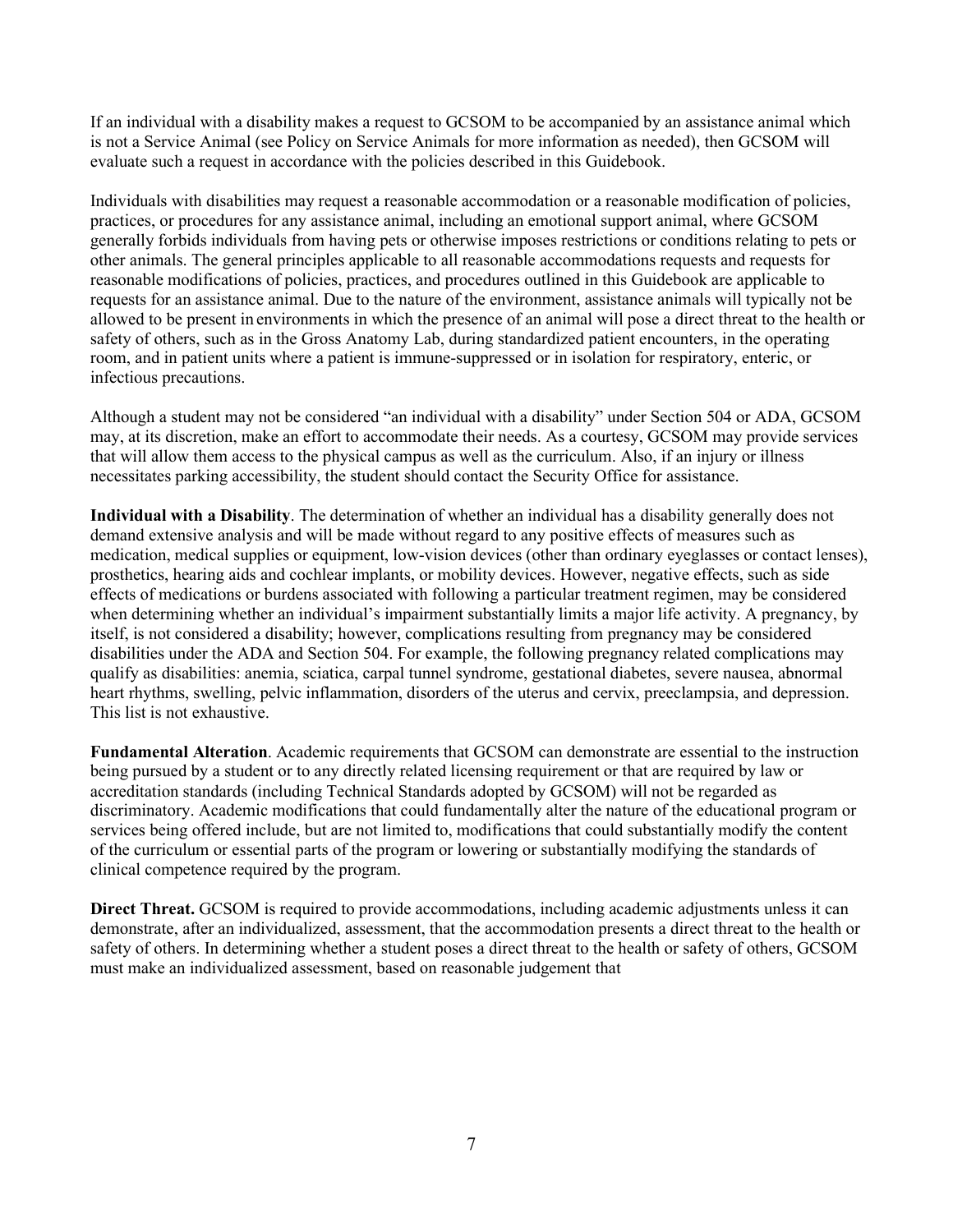relies on current medical knowledge or the best objective evidence, to ascertain: the nature, duration, and severity of the risk; the probability that the potential injury will actually occur; and whether reasonable accommodations will mitigate the risk.

**Undue Burden.** GCSOM is required to provide accommodations, including academic and nonacademic adjustments and auxiliary aids and services, unless providing the accommodation would cause an undue burden.

## **IV. PROCEDURES FOR REQUESTING AND DOCUMENTING THE NEED FOR REASONABLE ACCOMMODATIONS**

## <span id="page-7-0"></span>**A. REQUEST**

Students are not obligated to self-disclose a disability to the Center for Learning Excellence (CLE), Office of Student Affairs, or other staff or faculty. However, students with disabilities who wish to obtain accommodations must self-disclose their disability and direct their requests for accommodations to the CLE.

A student who believes that they might need a reasonable accommodation must make a request to the CLE on an Initial Application for Accommodation form. Written requests are preferred. However, if an applicant or enrolled student makes a verbal request, the request will be converted to writing on an Application for Accommodation(s) form by the person making the request or a CLE staff member and then reviewed and signed by the person making the request.

Students should complete an Initial Application for Accommodation(s) form as soon as possible (i.e., as far in advance as reasonably possible before the scheduled program or activity or as soon as the disability becomes known to the student). Time for documentation review and arrangement of accommodations can be a lengthy process; therefore, timely notification facilitates the eligibility process and implementation of any approved accommodations.

As part of the pre-enrollment process, the CLE queries all incoming students to determine if they have any academic or learning needs. A positive response to this learning needs query will put students in direct contact with the CLE to complete the Initial Application for Accommodation(s) form. Students choosing to disclose at a later time or following an illness, injury, or new diagnosis can contact the CLE directly for the application form or obtain it on the portal on the Student Affairs page under "Accessibility Services."

In sum, **students requesting accommodations, either at the onset of their enrollment or at any point in their enrollment, must take the initiative to seek assistance, comply with deadlines and agreements, and participate in the prescribed process.** Accommodations are not applied retroactively, and a disability-related explanation will not automatically negate an already posted unsatisfactory performance. No student will be presumed to have a disability based on inadequate performance alone.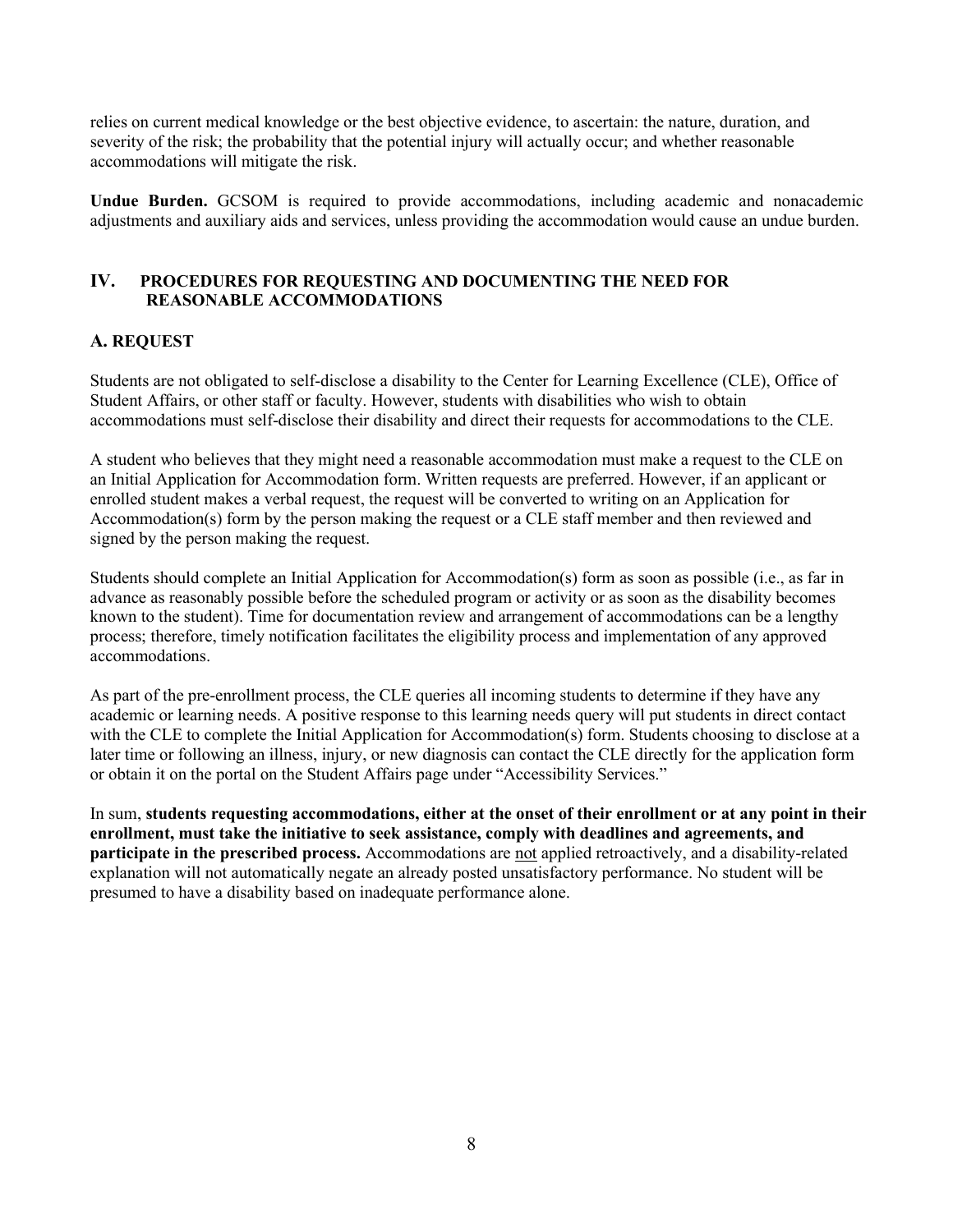A student should contact the CLE and schedule an intake meeting with the staff to review the Initial Application for Accommodation(s) form and engage in an interactive process to further elaborate on the accommodations request, explain the need to provide documentation, and discuss resources available. To schedule the intake meeting, contact:

**Sarah Triano, MS, NCC, LPC** Associate Director, CLE 570-558-4282 [striano@som.geisinger.edu](mailto:striano@som.geisinger.edu)

Application and documentation can be sent directly to the email account for the Office of Accessibility Services: Accessibility Services@som.geisinger.edu

# <span id="page-8-0"></span>**B. TIME FRAME FOR REVIEWING REQUEST**

Review of requests for accommodations in the didactic setting may take up to four weeks. As well, organizing accommodations in the clinical setting is highly individualized and requires coordinated service. Depending on the accommodation(s) needed, implementation may take four to six weeks. **Accommodations are never implemented retroactively.** All students considering requesting accommodations are encouraged to do so well in advance of entering the program or as soon as possible after matriculation or as the need presents.

# <span id="page-8-1"></span>**C. DOCUMENTATION**

Students and prospective students requesting a reasonable accommodation must provide documentation, upon request, to the CLE regarding the disability and limitations on participation in courses, exams, and other programs and activities. Requests for documentation will be reasonable and limited to the requested accommodation. Requests for supporting documentation will be narrowly tailored to the information needed to determine the existence and nature of the student's physical or mental impairment (i.e., how their access or participation in the school's programs or activities is limited as a result of their disability) and the individual's need for the requested accommodation.

Appropriate documentation may vary depending on the nature of the disability and the specific accommodation requested. Examples of types of documentation include:

- Statement from a qualified healthcare provider. Depending on the impairment being evaluated, qualified professionals may include: trained, certified and/or licensed physicians, psychologists, learning disabilities specialists, occupational, physical, or speech-language pathologists, and other professionals
- Proof of past testing accommodation
- Observation of educators
- Results of neuropsychological, psychoeducational, or other professional evaluations
- An individual's history of diagnosis
- An individual's statement of their history regarding accommodations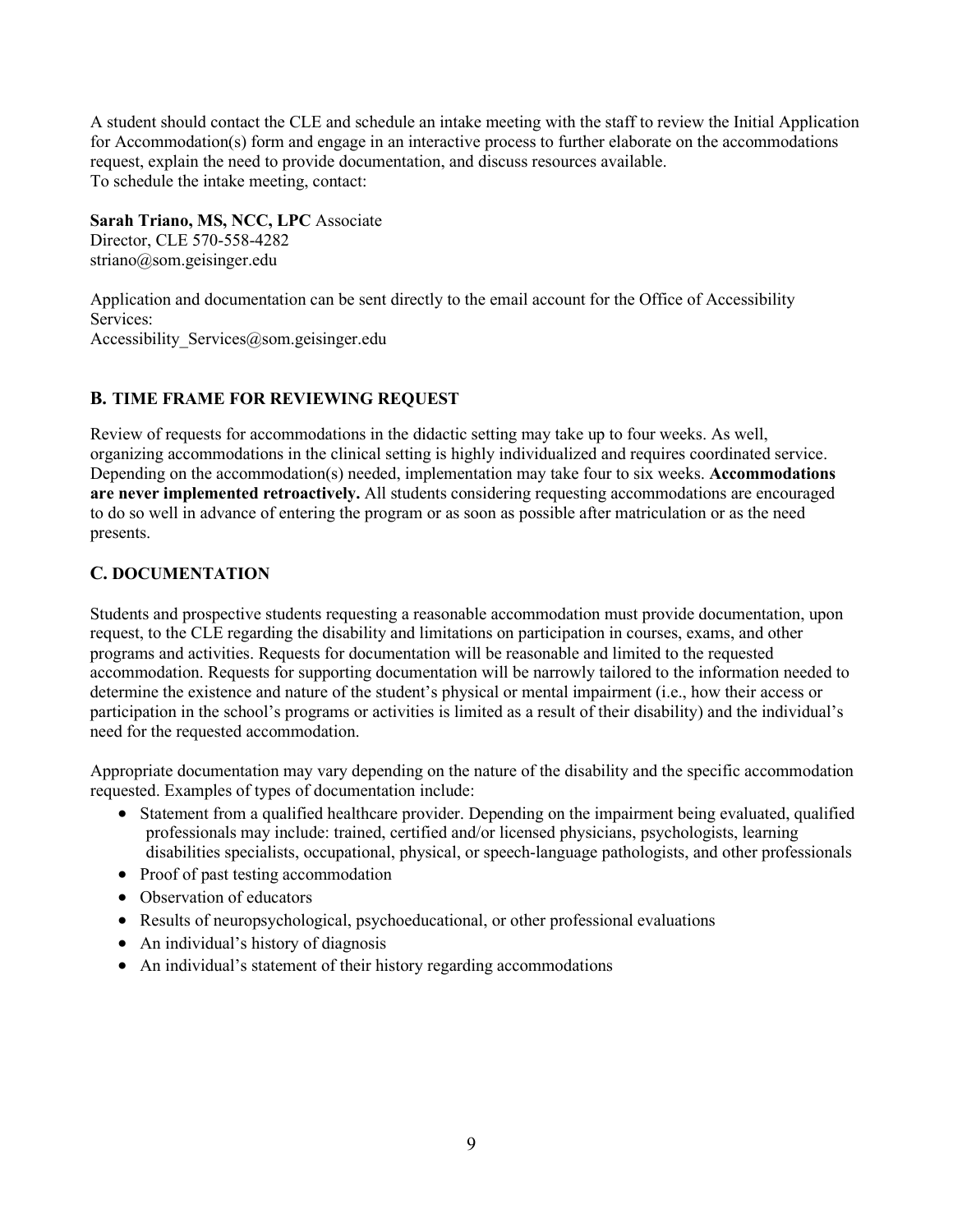The required documentation may include the following:

- A diagnosis of current disability
- The date of the diagnosis
- How the diagnosis was reached
- The credentials of the professional
- How the disability affects a major life activity
- How the disability affects the ability to participate in GCSOM's program and activity for which the accommodation is requested

The student is responsible for providing the documentation at their own expense. GCSOM will carefully consider the recommendations by the student's qualified professionals, particularly professionals who have personally observed the individual in a clinical setting and determined, in their clinical judgement and in accordance with generally accepted diagnostic criteria as supported by reasonable documentation, that the individual is an individual with disability and needs the requested accommodation(s). GCSOM may have the information submitted by the applicant or student reviewed by one or more qualified professionals of GCSOM's choosing, at GCSOM's own expense.

GCSOM is not required to defer to the conclusions or recommendations of a student's professional, but it must provide an explanation for declining to accept those conclusions or recommendations.

When considering requests for accommodations, GCSOM will give considerable weight to documentation of past accommodations received in similar situations. An absence of previous accommodations does not, however, preclude a student from receiving accommodations. In the absence of documentation of prior accommodations, GCSOM will consider the entirety of the student's history, including informal accommodations, and other objective evidence to determine whether the history and evidence indicates a current need for an accommodation.

Students who do not have documentation of their condition, and/or who believe they have an undiagnosed condition, should contact the CLE to discuss their circumstances further. Referrals can be provided through Student Health Services to local professionals for a relevant evaluation/assessment.

**Specific Documentation Guidelines**. The following guidelines are provided to assure that documentation is appropriate to verify eligibility and to support requests for accommodations.

- Any documentation to identify and substantiate the disability must be current.
	- o For an impairment that can change over time or that responds to medication, the documentation should be no more than six months old.
	- o For an impairment that does not change over time, retesting may not be necessary to evaluate the student's disability.
- Documentation should address the impact of the disability and how the symptoms impact daily functioning across multiple environments within the context of the academic or nonacademic environment. The assessment should include the following, to the extent that it directly relatesto the individual's impairment:
	- o Neurological functioning,
	- o Cognitive and emotional functioning, and/or
	- o Physical capacity.
- Evaluation of psychological/emotional functioning must be in accordance with DSM-5 criteria.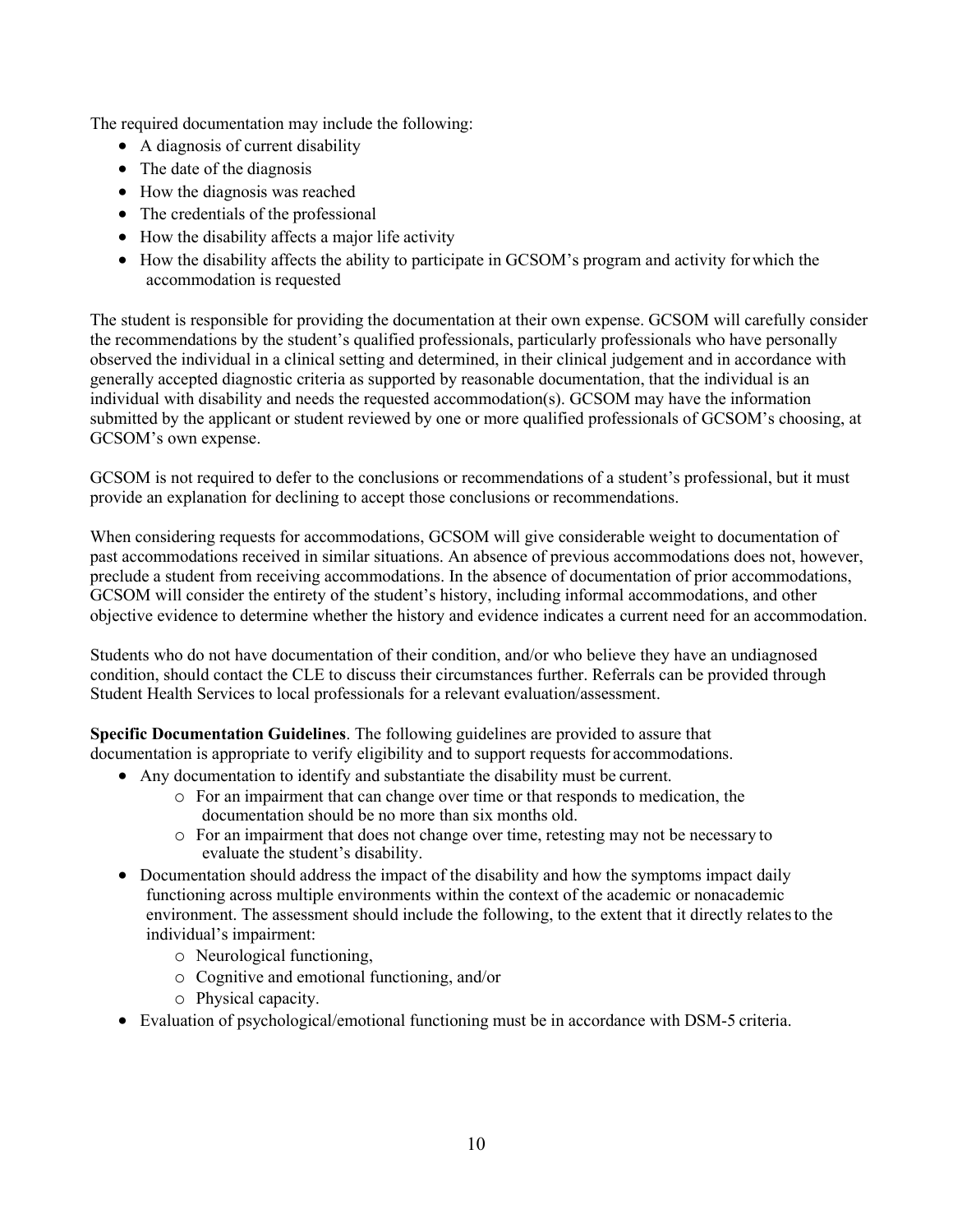- The evaluation and interpretation of results is required. Based upon test data, clinical observation, and the information provided, specific recommendations for academic/nonacademic accommodations should be stated with respect to direct effects on learning or participation in programs or activities to the extent they are known and available at the time, specific recommendations for academic/nonacademic accommodations should be stated to the extent known and available at the time.
- Documentation must be submitted by a qualified professional involved in the process of assessment. Diagnostic reports must include the names, titles, and professional credentials ofthe evaluators as well as the date(s) of testing and contact information.
- To the extent directly related to the individual's impairment, background information such as educational, medical and social history should be submitted. The background information should include a description of academic/nonacademic accommodations that were previously provided in another academic/nonacademic setting.

# <span id="page-10-0"></span>**D. INTERACTIVE PROCESS**

CLE staff will promptly review the request and documentation for academic/nonacademic accommodation. If the initial documentation is incomplete or inadequate to determine the extent of the disability and need for academic/nonacademic accommodations, CLE staff may require additional documentation.

Once a student has been deemed to be an individual with a disability and GCSOM receives notice requesting an academic/nonacademic accommodation, CLE staff will promptly meet with the student to discuss academic/nonacademic accommodations by engaging in an interactive process concerning the student's disability and related needs. As part of the interactive process, the CLE staff will consult with faculty and/or relevant staff. Also, as part of the interactive process, CLE staff may request that the student provides documentation (see above).

CLE or appropriate GCSOM faculty or staff will describe the activities students will face in individual classes and clinical settings that may create barriers to their full participation, as well as to assist students by discussing and identifying academic/nonacademic accommodations that might enable students to overcome those barriers. In order to ensure that the accommodation is effective, the interactive process continues as a collaborative effort beyond the initial stage of determining which accommodation is appropriate. If an applicant or student notifies the CLE that the accommodation is not effective, CLE will review the concerns and respond to them in a timely and reasonable manner.

# <span id="page-10-1"></span>**E. APPROVAL PROCESS**

Accommodation decisions are informed by many sources, including:

- The student's Application for Accommodation(s) Form
- Intake interview covering the student's self-report of disability and impact
- The student's academic and accommodations history
- Documentation provided by the student and supplemental documentation provided by professionals retained by GCSOM
- Faculty and administration, education specialists, and legal counsel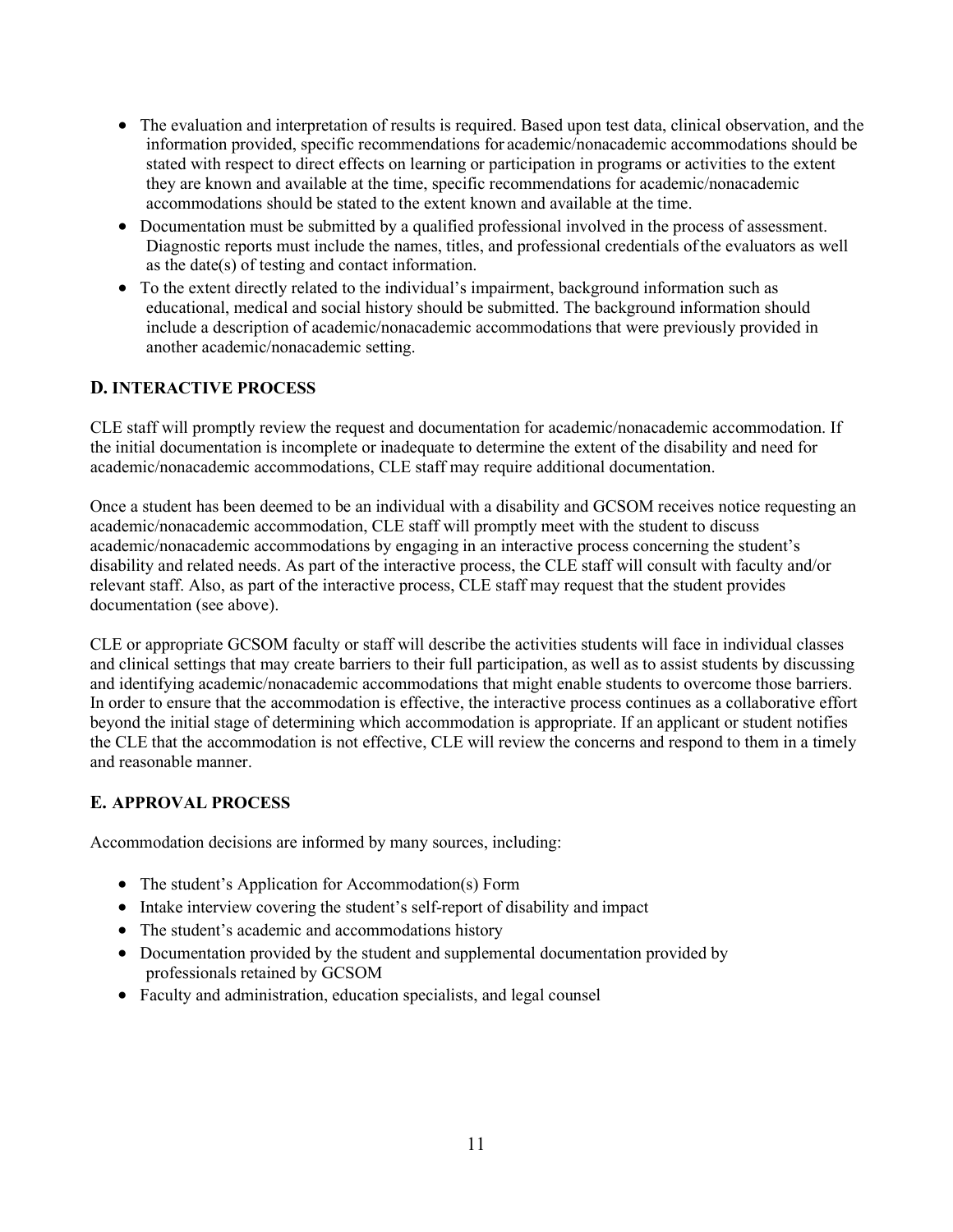• A determination of whether the accommodation would result in a fundamental alteration in the nature of GCSOM's program or services, including GCSOM's Technical Standards, direct threat to the health or safety of others, or undue burden.

After reviewing the Application for Accommodation(s), recommendations prepared by the CLE, and input by others, the Accessibility Committee determines, on an individual, case-by-case basis, whether to provide an accommodation. After interacting with the student to ascertain their preferred accommodation, GCSOM has the discretion to choose the accommodation it provides to the student as long as the accommodation selected is effective.

Based on interaction between the student and the recommendations by CLE staff, the Accessibility Committee will determine the type of accommodations and the date, time, and place where such services will be provided. GCSOM, at its own expense, will secure the particular accommodation necessary to ensure effective opportunity to participate in academic and nonacademic programs and activities. Such accommodation will remain the property of GCSOM. The Associate Director or their designee meets regularly with the student to monitor the provision of accommodations and reports back to the Committee any further needs identified by the student and CLE.

Any grant of an academic/nonacademic adjustment will relate specifically to a particular aspect of the student's education or access to nonacademic programs or services and will not necessarily affect other aspects of their education or experience at GCSOM. For example, the provision of additional time to a testing situation will not necessarily extend to the provision of additional time for a clinical assignment.

# <span id="page-11-0"></span>**V. COMMUNICATION OF DECISION**

# **A. STUDENT**

The Assistant Dean of Students or their designee will notify the student, in writing, and in a timely manner considering the nature of the request, whether the academic/nonacademic accommodation request has been approved or denied by the Accessibility Committee and explain the basis for any denial.

Once a decision has been made to approve an application for a reasonable accommodation, the student will meet with the Associate Director or their designee and, in the case of clinical accommodations, a member of the Curriculum Department to discuss the implementation process and procedures associated with accepting the approved accommodation(s). Once an understanding and agreement is made between the student and GCSOM, the student will sign the List of Accommodations Form as evidence of acceptance.

The prior granting of academic accommodation for any other testing administration does not necessarily mean that the academic adjustment will be granted by GCSOM. Students should also be aware that special testing adjustments agreed upon by GCSOM do not guarantee that the same or similar adjustment will be provided by nationally standardized examinations, such as the Step 1 and Step 2, United States Medical Licensing Examination (USMLE).

If a decision has been made to deny the request for accommodation, the student will have an opportunity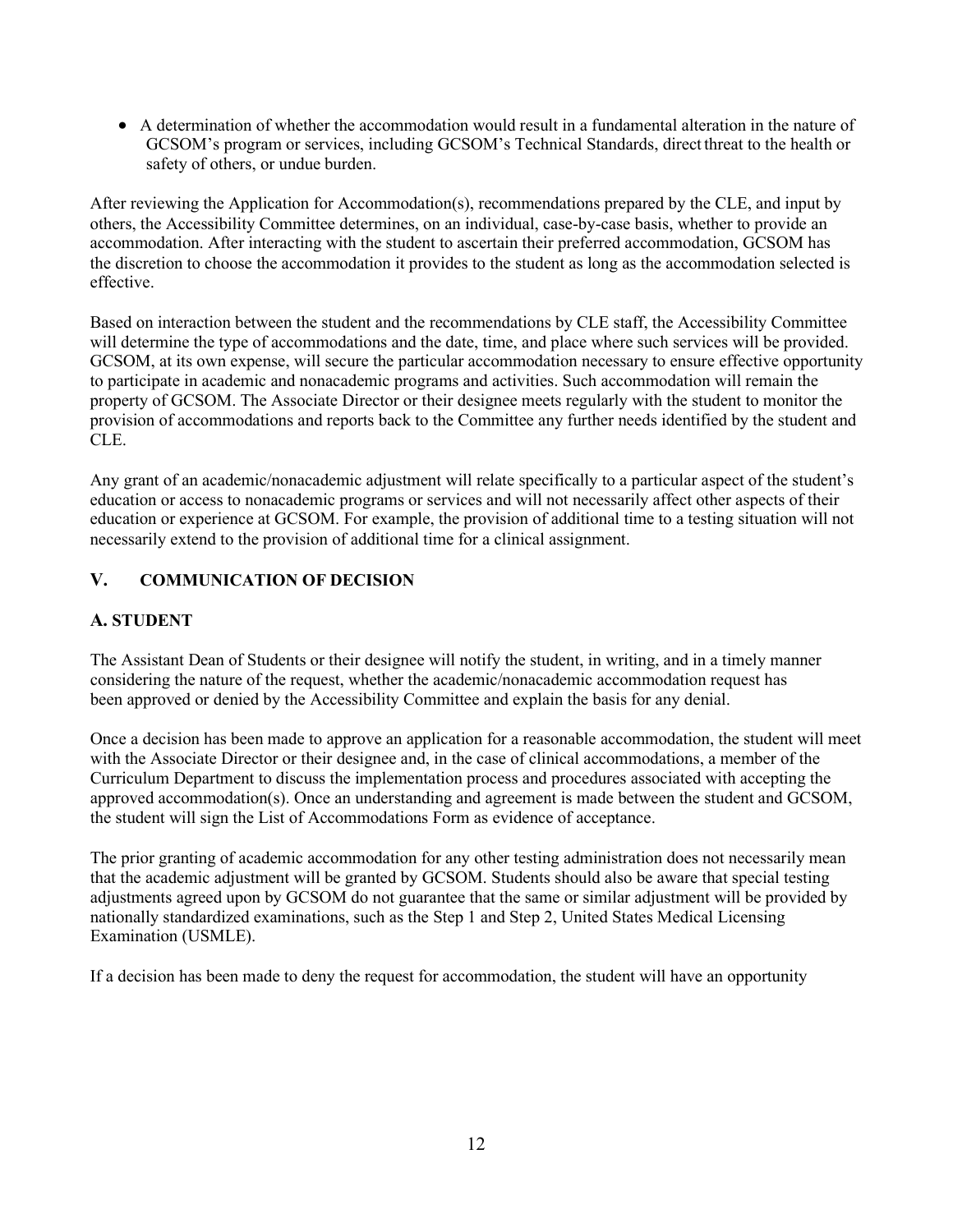to voice concern and be informed of the grievance procedure by the Associate Director of the CLE or their designee. The student has the right to file a grievance under GCSOM's Policy on Complaints by Students and Others Alleging Discrimination Other Than Sexual Discrimination and Sexual Harassment/Violence (Please see Grievance Section below).

Academic accommodations will not be offered if, in the judgment of the Accessibility Committee, the accommodation would fundamentally alter the nature of the educational program (including a failure to meet a Technical Standard), cause a direct threat to the health or safety of others, or result in an undue burden. The decision will be based on a careful, thoughtful, and rational review of the academic program and its requirements and a written statement of the reasons for reaching its conclusion.

If the Accessibility Committee determines that a requested academic accommodation would result in a fundamental alteration, undue burden, or direct threat to the health or safety of others, it will consider whether effective alternatives to the requirement exist which would allow students to participate in its academic program without waiving or lowering essential requirements (fundamentally altering the nature of GCSOM's education program), or resulting in undue burden or direct threat to the health or safety of others.

# <span id="page-12-0"></span>**B. NOTIFICATION OF FACULTY, STAFF, AND CLINICAL SETTINGS**

Relevant professors, preceptors, clinical personnel, and staff will be notified by the Curriculum Department/Associate Dean of Academic Affairs for Graduate Programs of the accommodations approved by the Accessibility Committee and agreed to by the student on the List of Accommodations form. Professors, preceptors, clinical personnel and staff will be provided with sufficient information and training to provide academic/nonacademic accommodations in a manner that is effective and supportive. No professor, preceptor, clinical personnel, or other staff member will have unilateral authority to deny a student an academic/nonacademic accommodation approved by the Accessibility Committee. The notice will include instructions the professor, preceptor, clinical personnel, or other staff is to follow should they disagree with any of the academic accommodations needed for their course or other adjustments with regard to clinical or nonacademic programs, activities, or services.

The student is required to communicate regularly with the appropriate Curriculum Coordinator/Regional Education Specialist/Clinical Education Coordinator, providing, whenever feasible, appropriate notice for any assessment that requires academic adjustments (e.g., untimed, distraction reduced or free environment, assistive technology devices and services). See Section B, Time Frame for Reviewing Requests above.

- For Classroom Accommodations:
	- $\circ$  As accommodations are determined and the List of Accommodation(s) forms are signed, the CLE will provide the Curriculum Department/Associate Dean of Academic Affairs for Graduate Programs and the course directors with a copy of the signed List of Accommodations form.
	- o The Curriculum Department/Associate Dean of Academic Affairs for Graduate Programs will provide the list of accommodations to the appropriate Curriculum Coordinator/Regional Education Specialist for implementation in consultation with the student.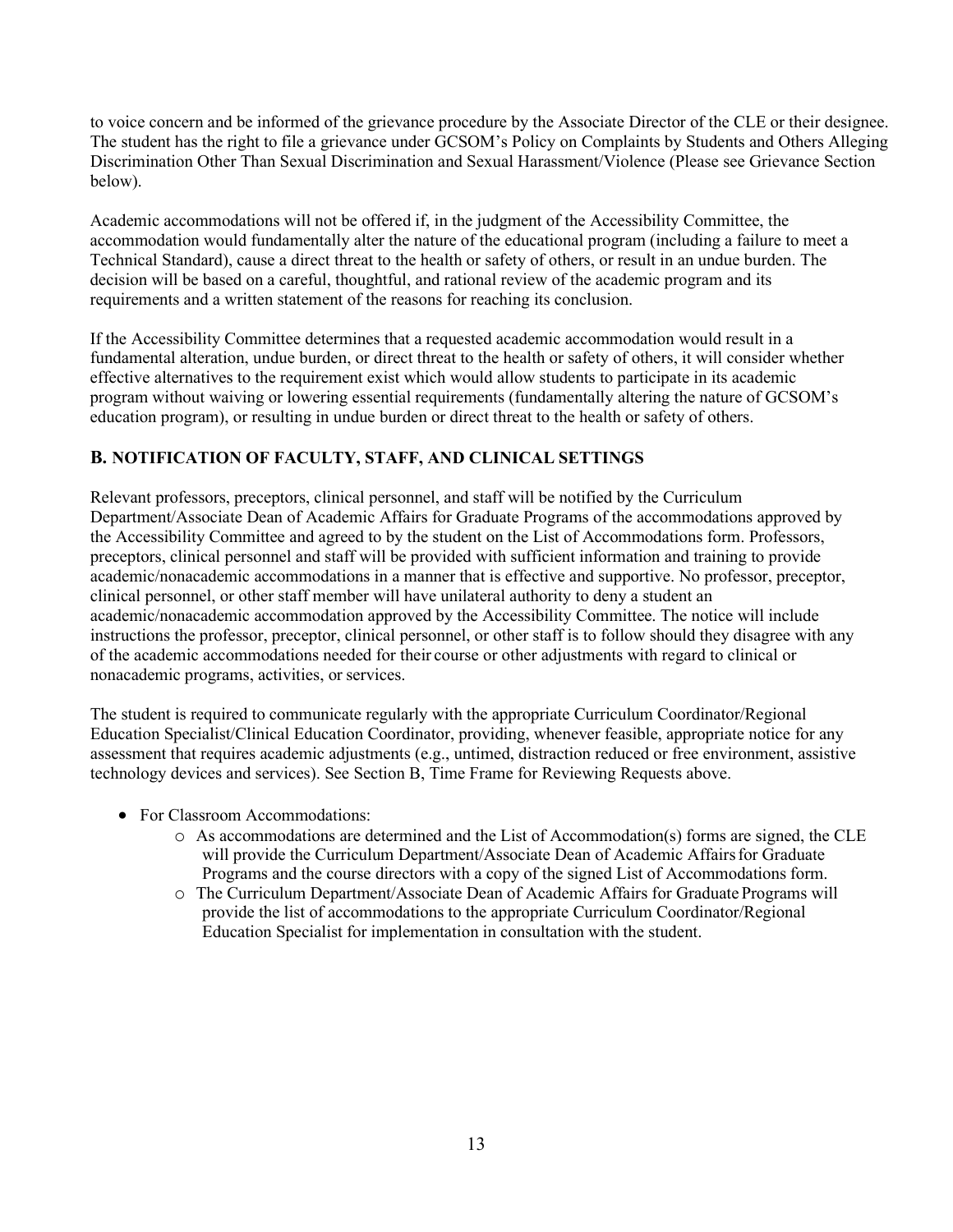- o If needed, the CLE will arrange a meeting with the student, Curriculum Department or Associate Dean of Academic Affairs for Graduate Programs and CLE representative to plan the process for implementation and follow up.
- For Clinical Skills Assessments:
	- o At the beginning of the academic year, the CLE will provide the Director of Clinical Skills & Simulation Center or their designee with a copy of the signed List of Accommodations forms for any student receiving accommodations on the clinical skills assessments.
	- o The Director of Clinical Skills & Simulation Center or their designee will collaborate with the staff of the CSSC to arrange for the appropriate accommodations for the clinical skill assessments.
	- $\circ$  One month in advance of the clinical skills examinations the Director of Clinical Skills & Simulation Center or their designee will contact the CLE to verify and confirm each student who will be receiving accommodations.
- For Hospital and Clinical Settings:
	- o Six months before the start of the Clerkship Phase or six weeks before the beginning of each clinical rotation in the Advanced Clinical Experience Phase, including extramural rotations, the CLE will meet with the student, Senior Education Specialist, and any other appropriate staff to discuss and determine appropriate accommodations for each student who has been granted clinical accommodations.
	- $\circ$  Any clinical accommodations that are granted for the hospital and/or clinical setting during the course of the year will be implemented in as timely a manner as possible. The Senior Education Specialist will work closely with the clinical team to implement the approved accommodations.
	- o Determining reasonable accommodations requires knowledge of each individual hospital/clinic site. A site visit may be performed by the Senior Education Specialist and CLE staff member in order to make a determination about accommodation needs.

## <span id="page-13-0"></span>**VI. IMPLEMENTATION OF ACCOMMODATIONS**

The student is required to communicate regularly with the appropriate Curriculum Coordinator/Regional Education Specialist/Clinical Education Coordinator, providing, whenever feasible, appropriate notice for any assessment that requires academic adjustments (e.g., untimed, distraction reduced or free environment, assistive technology devices and services).

It is the student's responsibility to contact the associated Curriculum Coordinator/Regional Education Specialist/Clinical Education Coordinator, in writing, to formally confirm implementation of approved accommodations in the following domains:

#### • **Graduate Students**

o Written exams (We recommend no less than 7 days before each exam)

## • **Pre-Clinical Phase MD Students**

o Written exams (We recommend no less than 7 days before each exam)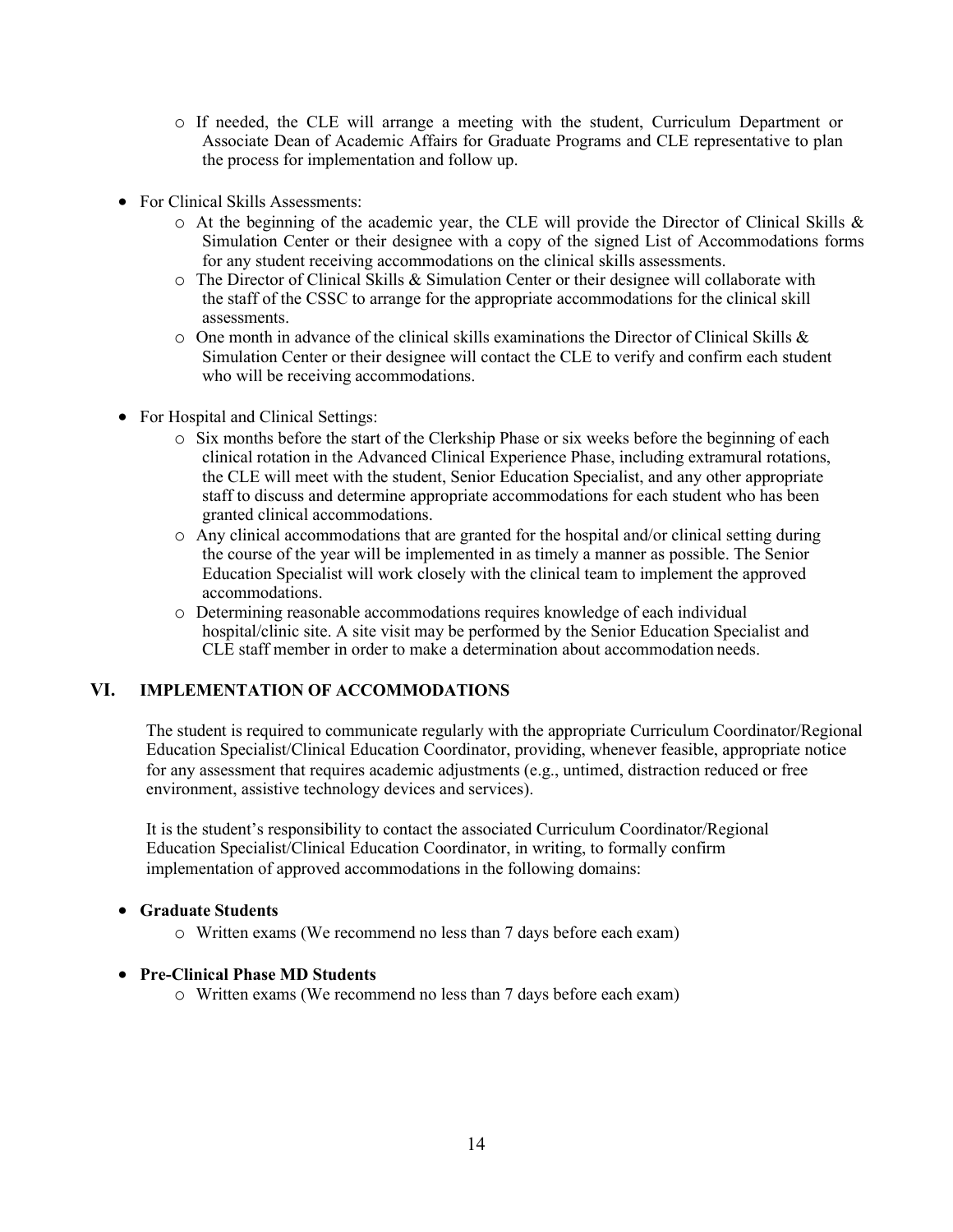o Clinical Skills Assessments (We recommend no less than four weeks before each exam)

# • **Clerkship Phase MD Students**

- o Accommodations should be agreed upon by April 15 prior to the start of the Clerkship Phase
- o NBME Subject Exams, Clinical Skills Assessments (OSCEs) and course exams
- o We recommend that confirmation of implementation of approved accommodations occur at the beginning of the year or at least 6 weeks prior to the scheduling of Subject exams, four weeks before Clinical Skills Assessments, and 2 weeks prior to course exams

# • **Advanced Clinical Experience Phase MD Students**

- o The Clinical Education Coordinator will communicate any required accommodations to the appropriate hospital personnel.
- o Extramural Rotations and Sub Internships (We recommend no less than 6 weeks before the start of an Extramural Rotation and/or Sub Internship)
- o Online Courses (We recommend no less than 6 weeks before the start of an Online course)
- o Clinical Skills settings (We recommend no less than 6 weeks before the start of the specific course)

# • **CONFIDENTIALITY**

All information obtained in the process of determining whether a student is a qualified individual with a disability and in determining academic/nonacademic accommodations for an individual will be considered confidential, except as permitted or required by law. With the student's written permission, the Assistant Dean for Students/CLE will notify the Curriculum Office or Graduate Program that they are eligible for academic/nonacademic accommodations and will provide them with a list of academic/nonacademic accommodations the student is eligible to receive. The student will be encouraged to share their eligibility for and approved accommodations with their advisors for additional support and planning. No identifying information of the diagnosis or nature of the disability will be released to faculty or staff by the Assistant Dean of Students, CLE, or their designee without the permission of the student. Notwithstanding the previous sentences, the information, however, may be made available to supervisors or faculty on a need-to-know basis; first aid and safety personnel if the disability might require emergency treatment; and government officials investigating compliance.

To ensure confidentiality, all medical and/or psychological documentation provided by or on behalf of students should be addressed directly to the requesting GCSOM staff and the envelope marked as "Confidential" by the sender. Qualified interpreters provided by GCSOM shall adhere to confidentiality in accordance with the Registry of Interpreters for the Deaf (RID) Code of Ethics and other applicable policies or federal or state laws.

Declarations of a disability are confidential and knowledge of such is restricted to those who need to know and who are acknowledged by the student. Further, declarations of disability are protected under GCSOM's Family Education Rights and Privacy Act policy. Knowledge of a disability is simply not revealed to anyone outside the campus unless that person is already involved with the care of the student with a disability and the CLE is asked by the student with a disability to communicate with that person or is otherwise authorized by federal law or regulation.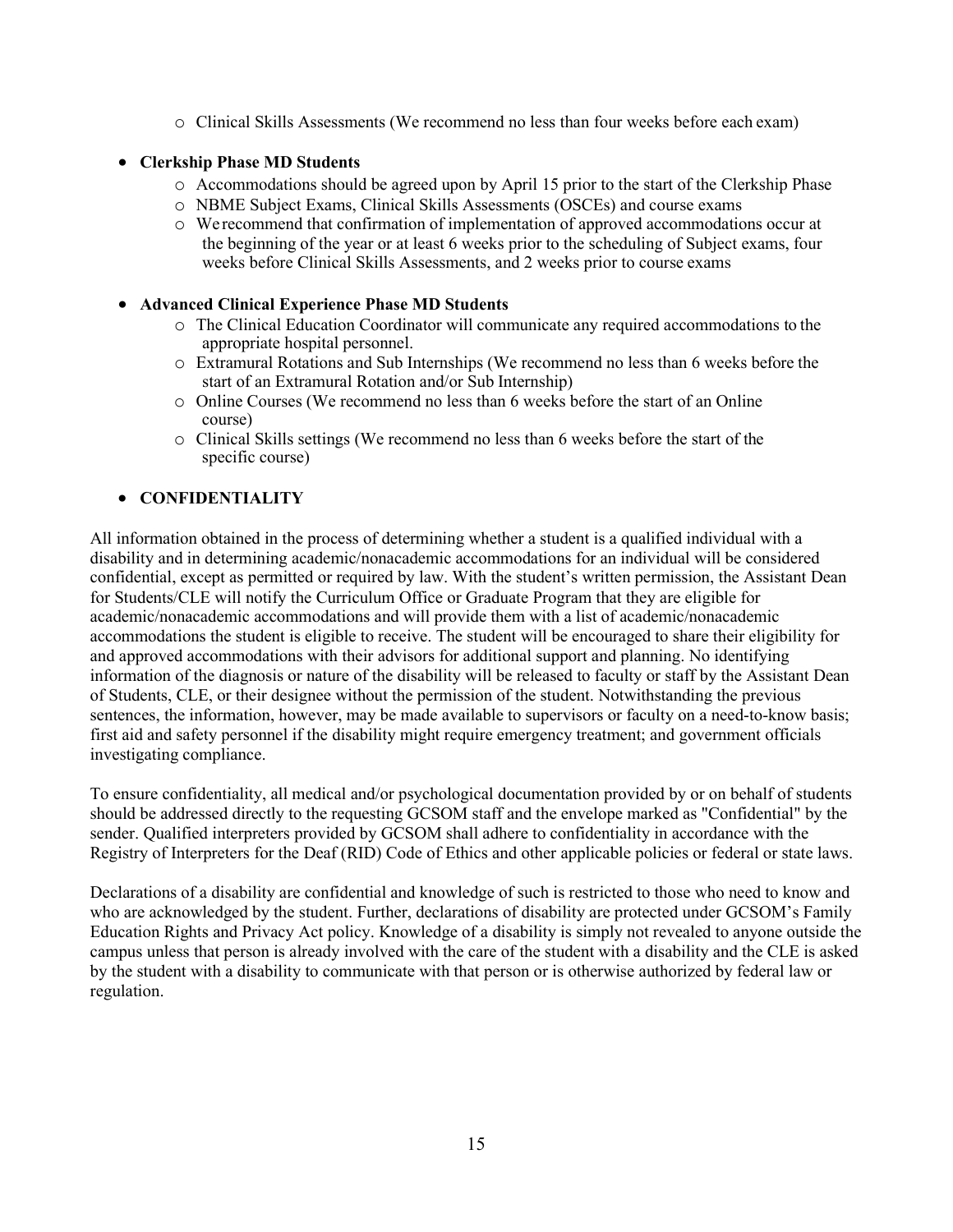The student's accommodation request file is maintained by the CLE and is held separately from the student's official academic record.

# <span id="page-15-0"></span>**VIII. PROCEDURE REGARDING THE UNITED STATES MEDICAL LICENSING EXAMINATIONS (USMLE)**

## **Step 1 & Step 2 CK**

**To Apply:** Students applying for accommodations should understand that requests for accommodations on the USMLE Step examinations are made directly to The National Board of Medical Examiners (NBME) and do not go through the CLE, although the CLE may assist students with the application process. The NBME sets their own requirements for requesting accommodations, including specifications for disability documentation, personal statements, and other required information for the application. The request process is outlined on the NBME's website: [http://www.usmle.org/test-accommodations/.](http://www.usmle.org/test-accommodations/) Students should review this information and are encouraged to meet with the CLE for further guidance and assistance. Please note, accommodations granted by the GCSOM cannot guarantee that the same accommodations will be approved by the United States Medical Licensing Examiners (USMLE) testing organization or National Board of Medical Examiners (NBME).

For further information on applying for accommodations on USMLE exams, please refer to the GCSOM's Center for Learning Excellence and Accessibility Services: USMLE Step Accommodations Guidebook.

**Timeline:** Students requesting accommodations for Step 1 should begin the USMLE application process during the summer after their first year (nine months prior to the exam). The process is time consuming, and it can take from 60 to more than 100 days to receive a decision on the request.

When applying for Step 2, students should also begin the application process six to nine months prior to taking their exam. It can take from 60 to over 100 days to receive a decision on the request.

# <span id="page-15-1"></span>**IX. GRIEVANCE PROCEDURE**

GCSOM prohibits discrimination against any individual on the basis of disability. This policy extends to all rights, privileges, and programs and activities, including academic and nonacademic programs and activities. It is also the policy of GCSOM to provide reasonable academic and nonacademic accommodations to individuals with disabilities, unless to do so would fundamentally alter the nature of the program and services being offered, cause a direct threat to the health or safety or others, or result in an undue burden.

## **Process to File a Grievance Based on Discrimination:**

When a student believes that they have been discriminated against on the basis of disability, a formal grievance may be filed under GCSOM's Policy on Complaints by Students and Others Alleging Discrimination Other Than Sexual Discrimination and Sexual Harassment/Violence.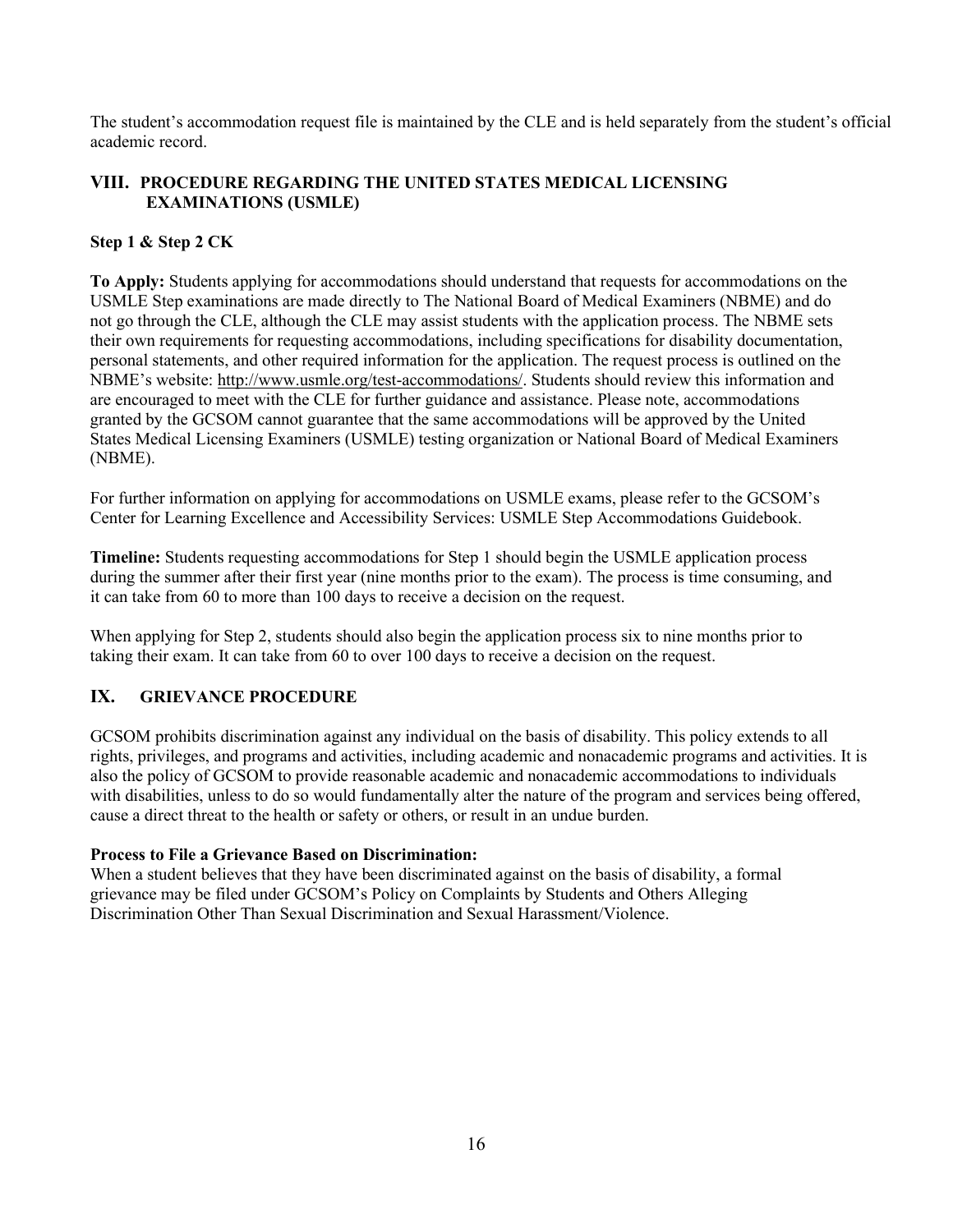Questions about Geisinger Commonwealth School of Medicine's Policy on Complaints by Students and Others Alleging Discrimination Other Than Sexual Discrimination and Sexual Harassment/Violence should be addressed to the Associate Dean for Student Affairs for the MD Program or the Interim Associate Dean for Graduate Programs.

At any time, an applicant or student may file a complaint with the U.S Department of Education, Office for Civil Rights or other appropriate state agency.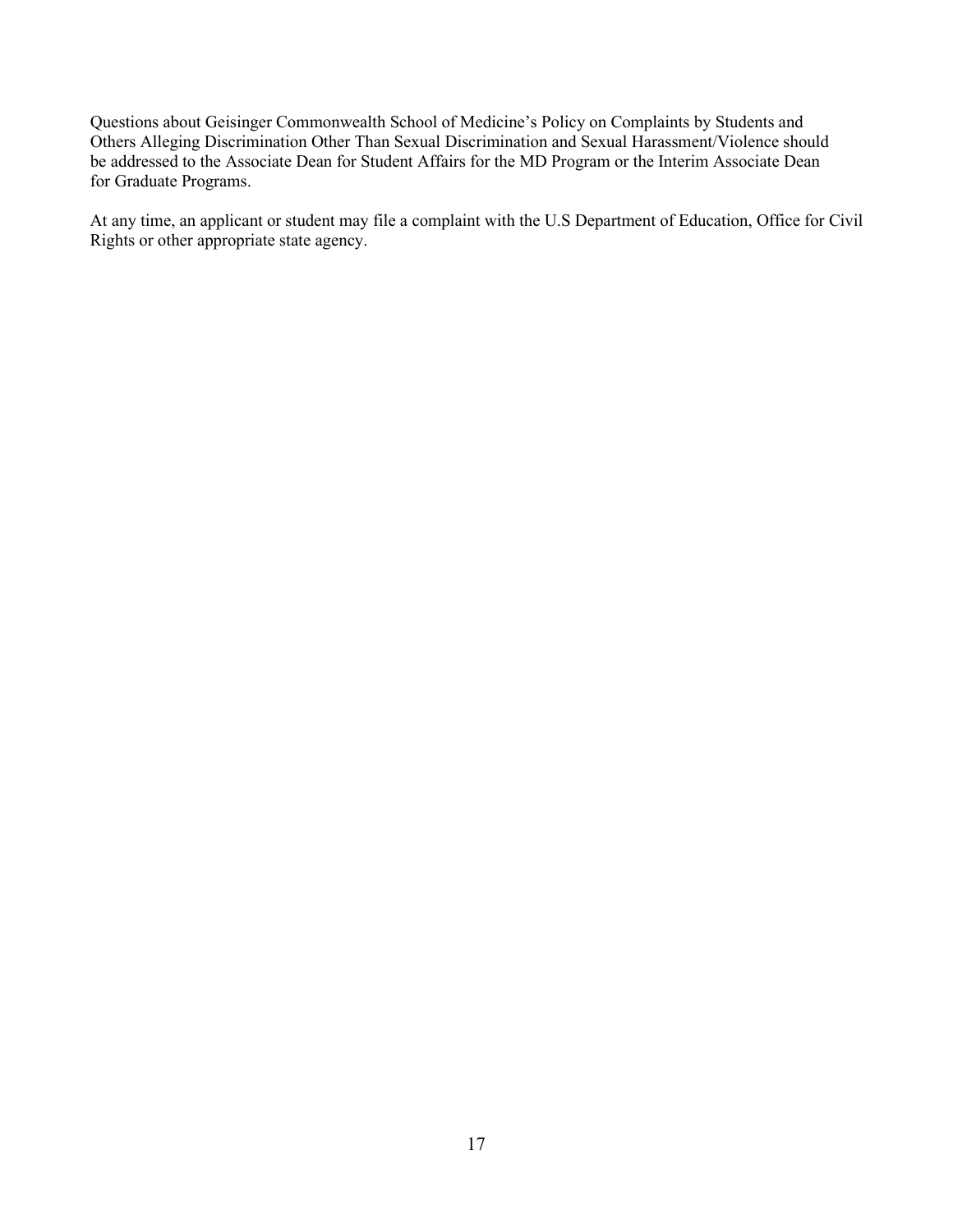

# **Initial Application for Accommodations**

| <b>Full name:</b>                                                                                                                                                                                                              |              |                        |  |
|--------------------------------------------------------------------------------------------------------------------------------------------------------------------------------------------------------------------------------|--------------|------------------------|--|
| Date of birth: Note that the set of the set of the set of the set of the set of the set of the set of the set of the set of the set of the set of the set of the set of the set of the set of the set of the set of the set of |              |                        |  |
| <b>Street address:</b>                                                                                                                                                                                                         |              |                        |  |
| City:                                                                                                                                                                                                                          | State:       | Zip code:              |  |
|                                                                                                                                                                                                                                |              |                        |  |
| <b>Expected graduation year:</b>                                                                                                                                                                                               |              |                        |  |
| Please indicate your disability (ies)- check all that apply:                                                                                                                                                                   |              |                        |  |
| <b>ADHD/ADD</b>                                                                                                                                                                                                                |              | Medical condition      |  |
| Learning disability                                                                                                                                                                                                            |              | Visual impairment      |  |
| Deaf or hard of hearing                                                                                                                                                                                                        | П            | Neurologic condition   |  |
| Speech or language impairment<br>Ш                                                                                                                                                                                             | $\mathbf{L}$ | Allergy                |  |
| Psychological/psychiatric disability<br>□                                                                                                                                                                                      | $\mathbf{L}$ | Mobility impairment    |  |
| Post-traumatic stress disorder                                                                                                                                                                                                 | $\mathbf{L}$ | Traumatic brain injury |  |
| Autism spectrum disorder                                                                                                                                                                                                       |              |                        |  |
| Other-please explain:                                                                                                                                                                                                          |              |                        |  |
| Please check the reasonable accommodations that you request from GCSOM:                                                                                                                                                        |              |                        |  |
| Extended time (50%) for in class and/or online exams/quizzes<br>O                                                                                                                                                              |              |                        |  |
| Extended time (100%) for in class and/or online exams/quizzes                                                                                                                                                                  |              |                        |  |
| Reduced distraction testing environment<br>O                                                                                                                                                                                   |              |                        |  |
| Distraction free testing environment<br>u                                                                                                                                                                                      |              |                        |  |
| Priority seating<br>O.                                                                                                                                                                                                         |              |                        |  |
| Enlarged print for exams/quizzes                                                                                                                                                                                               |              |                        |  |
| Calcadulad hussles duning sysms<br>$\Box$                                                                                                                                                                                      |              |                        |  |

- $\Box$  Scheduled breaks during exams
- Unscheduled breaks during exams
- Scheduling clerkship order
- $\Box$  Time off for disability-related appointments
- Adjustments to overnight or on-call practice

Other accommodations you would like to receive, not listed above (please be specific):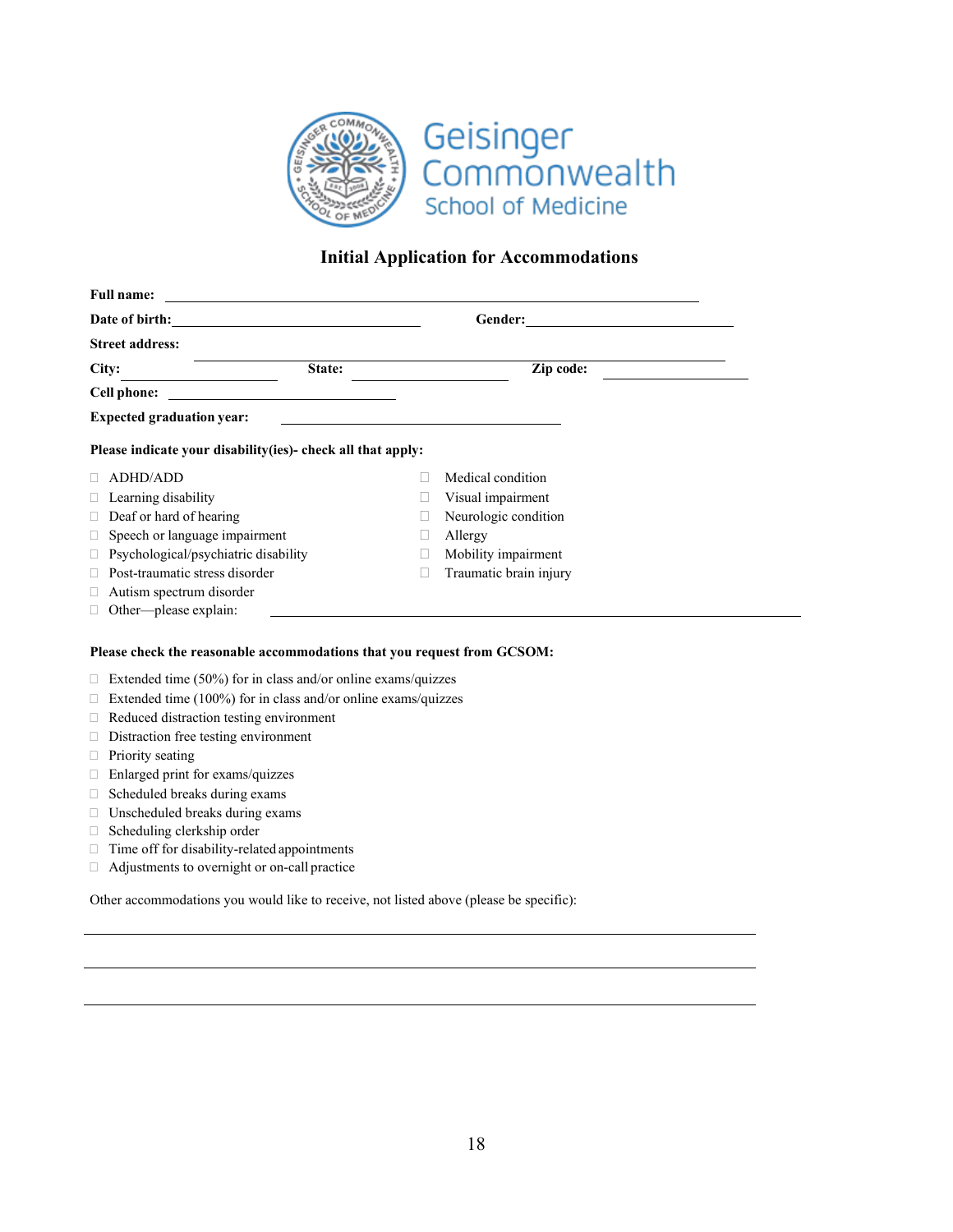#### *Diagnosis:*

#### **What diagnoses (i.e., medical, psychological, neurological, etc.) have you received?**

- □ Post-traumatic stress disorder □ Allergy
- □ Autism spectrum disorder <br>
 ADHD/ADD
- □ Specific learning disorder <br>□ Visual impairment
- $\Box$  Substance use/dependence disorder  $\Box$  Deaf or hard of hearing
- □ Speech and language impairment Traumatic brain injury
- $\Box$  Neurological condition  $\Box$  Medical condition
- Mobility impairment
- Anxiety disorder (generalized anxiety disorder, panic disorder, obsessive compulsive disorder, etc.)
- Mood disorder (major depressive disorder, bipolar disorder, etc.)
- Other:

Please describe your diagnosed condition(s):

#### *Description of Impact of your Condition:*

How does your condition impact you in the classroom or clinical setting?

How does your condition impact you during testing?

How does your condition impact you outside the classroom environment?

Has your doctor/provider given you any tips or advice for managing your condition?

- 
- 
- 
- 
- 
-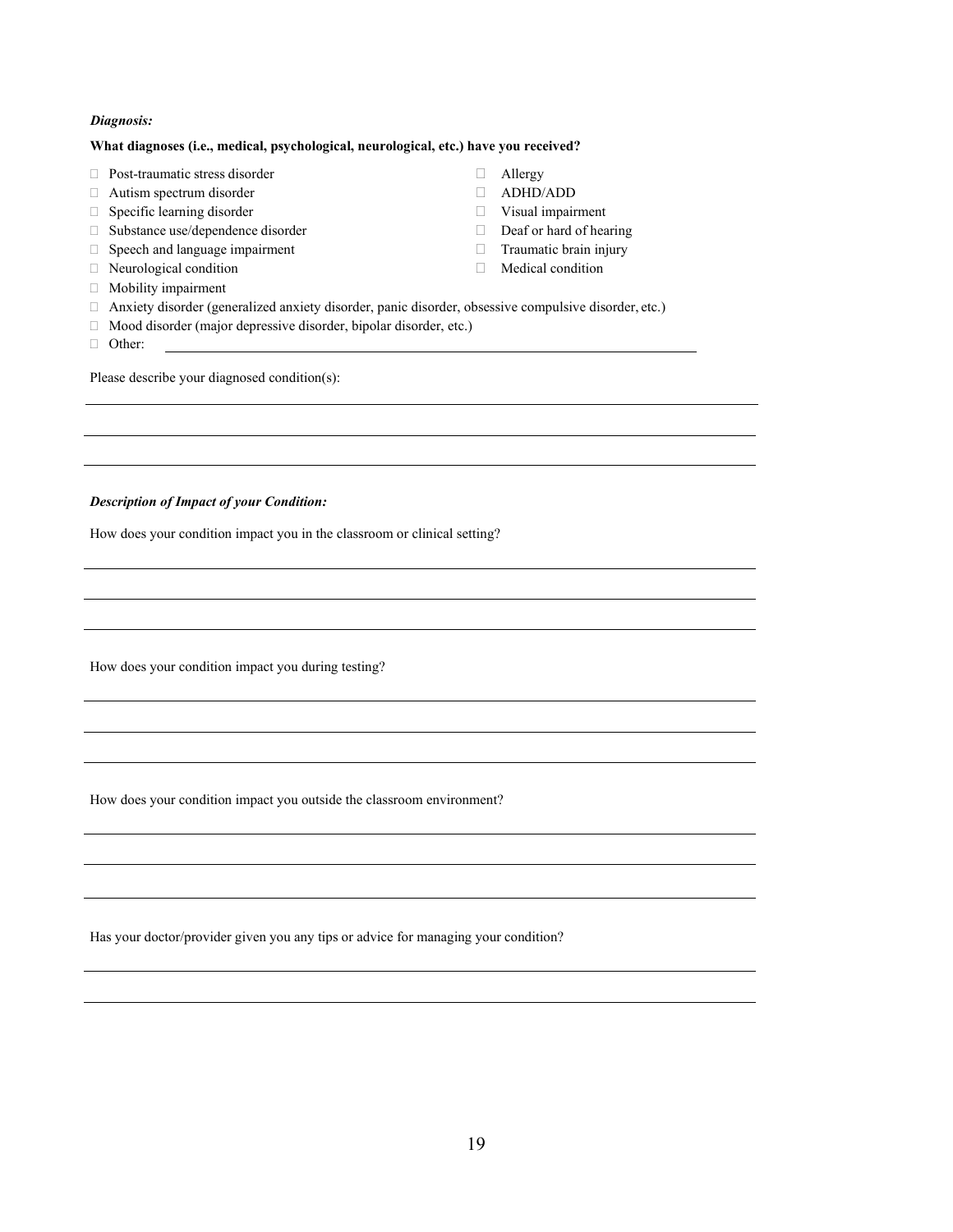## *Educational History:*

| Dates attended: <u>example and a series of the series of the series of the series of the series of the series of the series of the series of the series of the series of the series of the series of the series of the series of</u> |               |        |     |  |
|--------------------------------------------------------------------------------------------------------------------------------------------------------------------------------------------------------------------------------------|---------------|--------|-----|--|
| Location:                                                                                                                                                                                                                            |               |        |     |  |
| <b>Description of Previous Educational Experience and Accommodations:</b>                                                                                                                                                            |               |        |     |  |
| <b>Individualized Educational Plans (IEP) and 504 Plans:</b>                                                                                                                                                                         |               |        |     |  |
| Did you have an IEP or 504 in:                                                                                                                                                                                                       |               |        |     |  |
| High school?                                                                                                                                                                                                                         | IEP<br>$\Box$ | П      | 504 |  |
|                                                                                                                                                                                                                                      |               |        |     |  |
|                                                                                                                                                                                                                                      |               |        |     |  |
| Middle school?                                                                                                                                                                                                                       | IEP           | $\Box$ | 504 |  |
| If you did, what accommodation(s) did you receive?                                                                                                                                                                                   |               |        |     |  |
|                                                                                                                                                                                                                                      |               |        |     |  |
| Elementary school?                                                                                                                                                                                                                   | IEP<br>$\Box$ | $\Box$ | 504 |  |
| If you did, what accommodation(s) did you receive?                                                                                                                                                                                   |               |        |     |  |
|                                                                                                                                                                                                                                      |               |        |     |  |
| <b>Accommodations and Services in College:</b>                                                                                                                                                                                       |               |        |     |  |
| What accommodations did you receive at the above referenced college or university?                                                                                                                                                   |               |        |     |  |
| Extended time (50%) for in class and/or online exams/quizzes                                                                                                                                                                         |               |        |     |  |
|                                                                                                                                                                                                                                      |               |        |     |  |

- □ Extended time (100%) for in class and/or online exams/quizzes
- Reduced distraction testing environment
- Distraction free testing environment
- Enlarged print for exams/quizzes
- $\Box$  Scheduled breaks during exams
- Unscheduled breaks during exams
- Other accommodations (please list):

Of the accommodations you checked, which did you use? Which did you not use?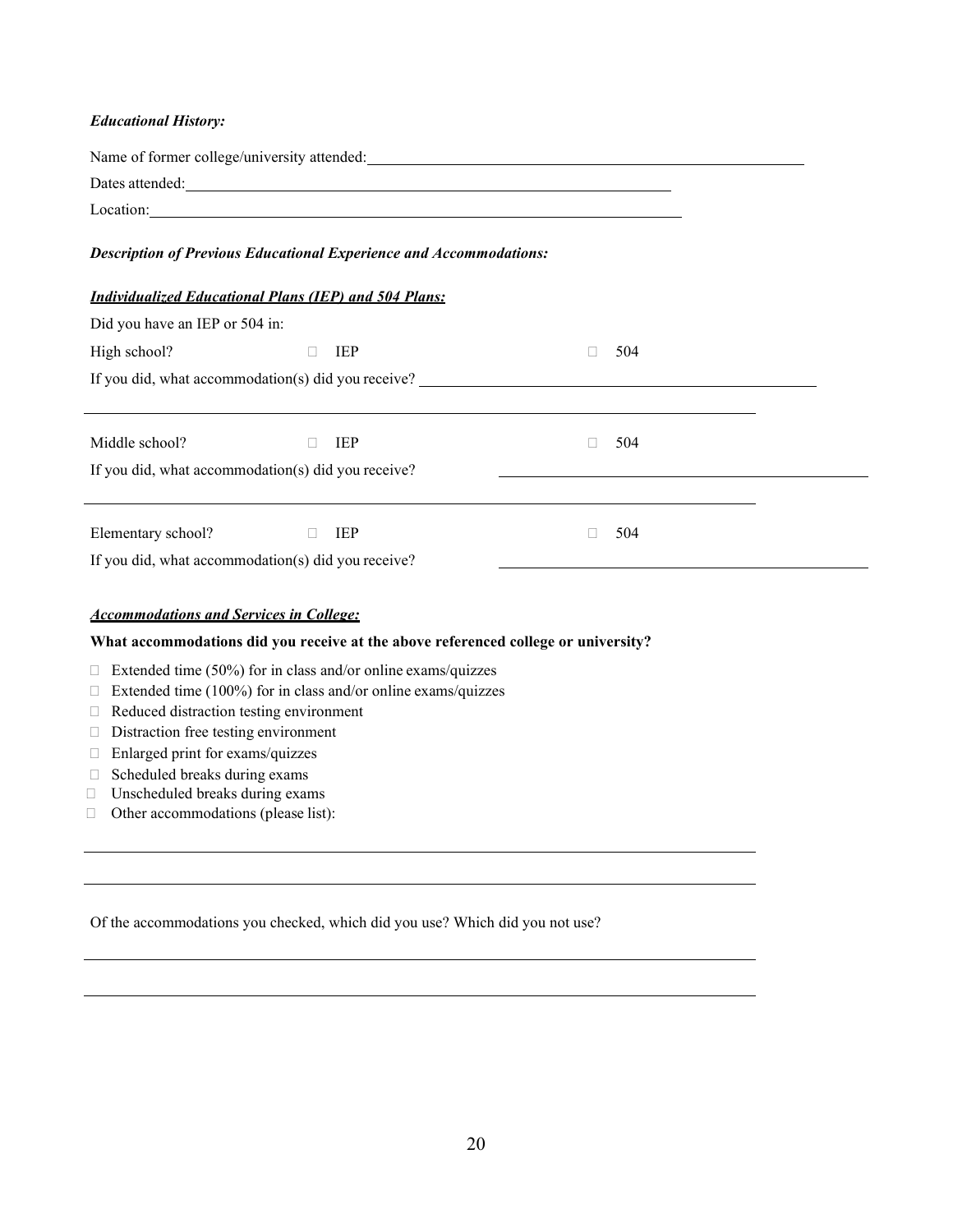How have the requested accommodations benefitted you in the past?

#### *General Academic Questions*

What are your academic strengths?

What do you use to keep track of your daily assignments? (i.e., calendar, computer, phone)

Where do you find you study best (i.e., quiet area, noisy, in my room, etc.)? Describe how you study.

How do you manage a difficult subject?

#### *Additional Questions:*

Are you being treated by a professional? If so, who is your doctor and how often do you visit with them?

Has your doctor given you specific recommendations related to your condition?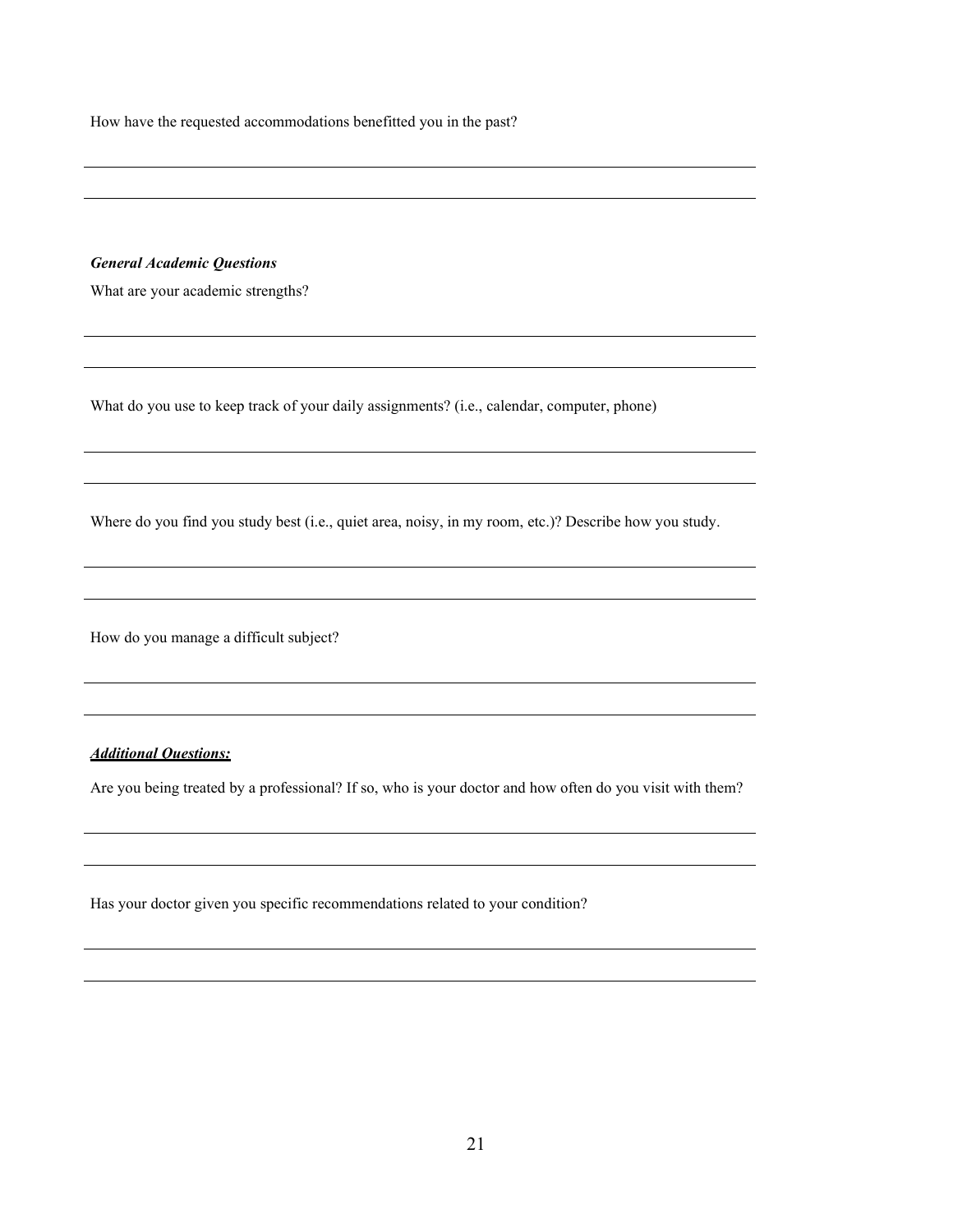Have you been to the emergency room in relation to this condition? If so, when and how often?

Are you currently on medications? If so, what are they and dosage?

Do you have any side effects that affect you in the:

Classroom? **Classroom**?

Testing?

Studying?

What major life activities have been affected by your condition?

In what ways do, if any, you anticipate your medical condition affecting your ability to perform the essential functions at GCSOM?

*Please add any additional information you believe may assist the committee during their review of your request.*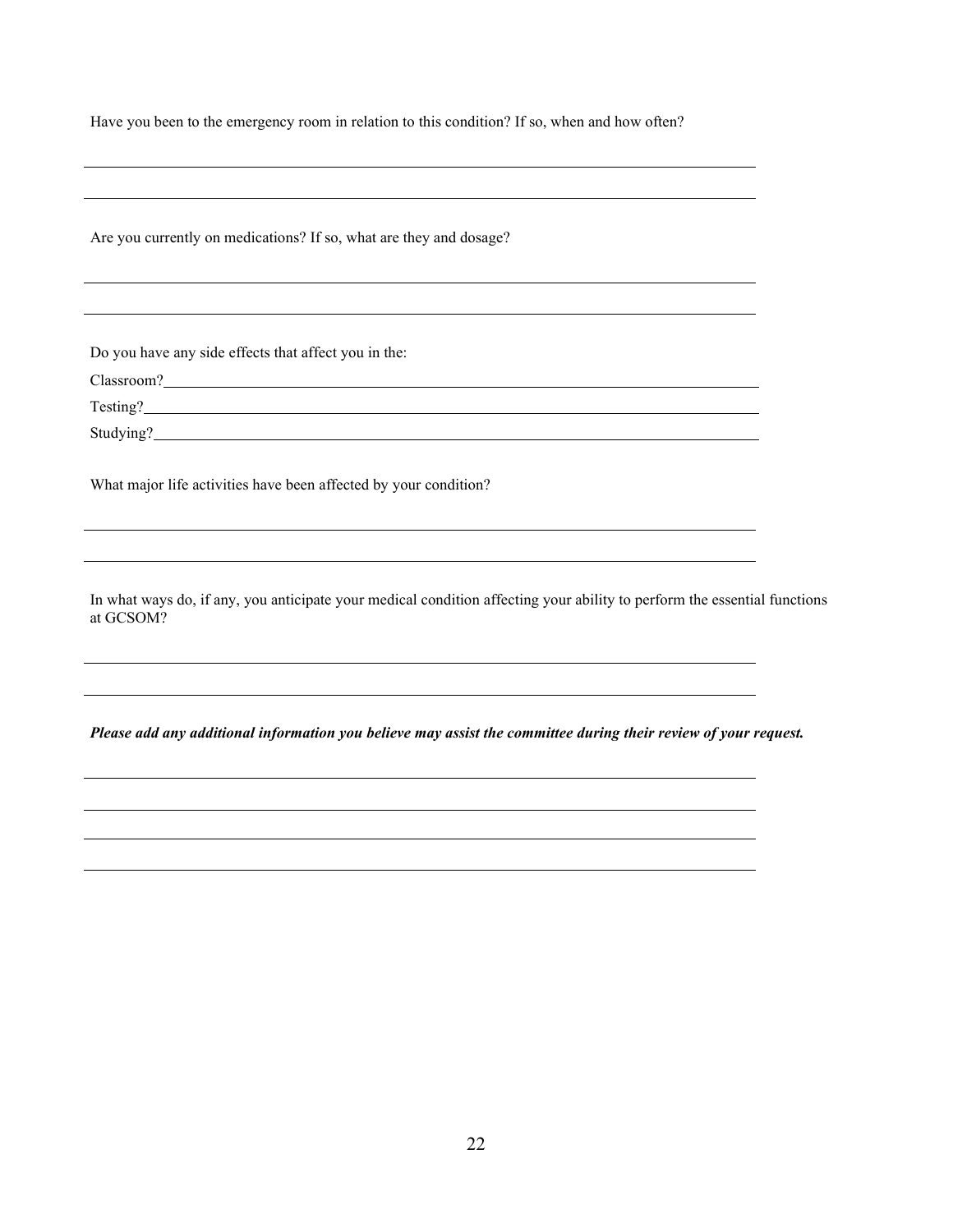

# **Renewal Application for Accommodations**

| <b>Full name:</b>                    | <u> 1989 - Johann Barbara, martin amerikan basal dan berasal dan berasal dalam basal dan berasal dan berasal dan</u>                                                                                                                 |   |                                                                                                                                                                                                                               |  |
|--------------------------------------|--------------------------------------------------------------------------------------------------------------------------------------------------------------------------------------------------------------------------------------|---|-------------------------------------------------------------------------------------------------------------------------------------------------------------------------------------------------------------------------------|--|
|                                      | Date of birth: <u>contract and the set of the set of the set of the set of the set of the set of the set of the set of the set of the set of the set of the set of the set of the set of the set of the set of the set of the se</u> |   |                                                                                                                                                                                                                               |  |
| <b>Street address:</b>               |                                                                                                                                                                                                                                      |   |                                                                                                                                                                                                                               |  |
| City:                                | State:                                                                                                                                                                                                                               |   | Zip code:                                                                                                                                                                                                                     |  |
| Cell phone:                          |                                                                                                                                                                                                                                      |   |                                                                                                                                                                                                                               |  |
| <b>Expected graduation year:</b>     |                                                                                                                                                                                                                                      |   | the control of the control of the control of the control of the control of the control of the control of the control of the control of the control of the control of the control of the control of the control of the control |  |
|                                      | Please indicate your disability (ies)- check all that apply:                                                                                                                                                                         |   |                                                                                                                                                                                                                               |  |
| <b>ADHD/ADD</b>                      |                                                                                                                                                                                                                                      |   | Medical condition                                                                                                                                                                                                             |  |
| Learning disability                  |                                                                                                                                                                                                                                      | Ш | Visual impairment                                                                                                                                                                                                             |  |
| Deaf or hard of hearing<br>Ш         |                                                                                                                                                                                                                                      |   | Neurologic condition                                                                                                                                                                                                          |  |
| Speech or language impairment<br>□   |                                                                                                                                                                                                                                      |   | Allergy                                                                                                                                                                                                                       |  |
| Psychological/psychiatric disability |                                                                                                                                                                                                                                      | Ш | Mobility impairment                                                                                                                                                                                                           |  |
| Post-traumatic stress disorder       |                                                                                                                                                                                                                                      |   | Traumatic brain injury                                                                                                                                                                                                        |  |
| Autism spectrum disorder             |                                                                                                                                                                                                                                      |   |                                                                                                                                                                                                                               |  |
| Other—please explain:<br>$\Box$      |                                                                                                                                                                                                                                      |   |                                                                                                                                                                                                                               |  |
|                                      | Please check the reasonable accommodations that you request from GCSOM:                                                                                                                                                              |   |                                                                                                                                                                                                                               |  |
|                                      | Extended time $(50\%)$ for in class and/or online exams/quizzes<br>Extended time (100%) for in class and/or online exams/quizzes                                                                                                     |   |                                                                                                                                                                                                                               |  |

- Reduced distraction testing environment
- Distraction free testing environment
- **Priority seating**
- Enlarged print for exams/quizzes
- $\Box$  Scheduled breaks during exams
- Unscheduled breaks during exams
- □ Scheduling clerkship order
- $\Box$  Time off for disability-related appointments
- Adjustments to overnight or on-call practice

Other accommodations you would like to receive, not listed above (please be specific):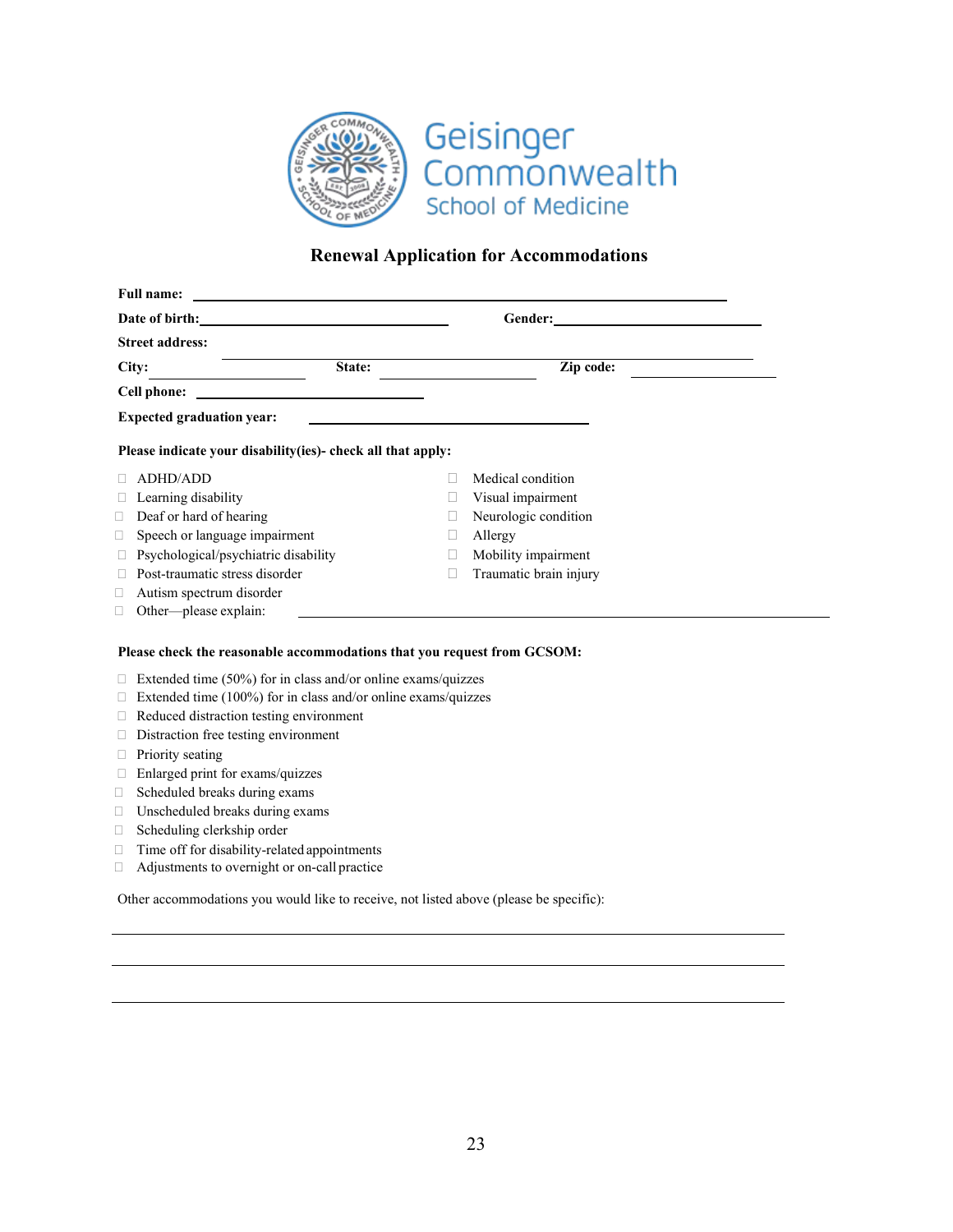#### *Diagnosis:*

#### **What diagnoses (i.e., medical, psychological, neurological, etc.) have you received?**

- $\Box$  Post-traumatic stress disorder  $\Box$  Allergy
- □ Autism spectrum disorder <br>
△ ADHD/ADD
- □ Specific learning disorder **Visual impairment**
- $\Box$  Substance use/dependence disorder  $\Box$  Deaf or hard of hearing
- $\Box$  Speech and language impairment  $\Box$  Traumatic brain injury
- 
- Mobility impairment
- 
- 
- 
- 
- 
- $\Box$  Neurological condition  $\Box$  Medical condition
- Anxiety disorder (generalized anxiety disorder, panic disorder, obsessive compulsive disorder, etc.)
- Mood disorder (major depressive disorder, bipolar disorder, etc.)
- Other:

Please describe your diagnosed condition(s):

#### *Description of Impact of your Condition:*

How does your condition impact you in the classroom or clinical setting?

How does your condition impact you during testing?

How does your condition impact you outside the classroom environment?

Has your doctor/provider given you any tips or advice for managing your condition?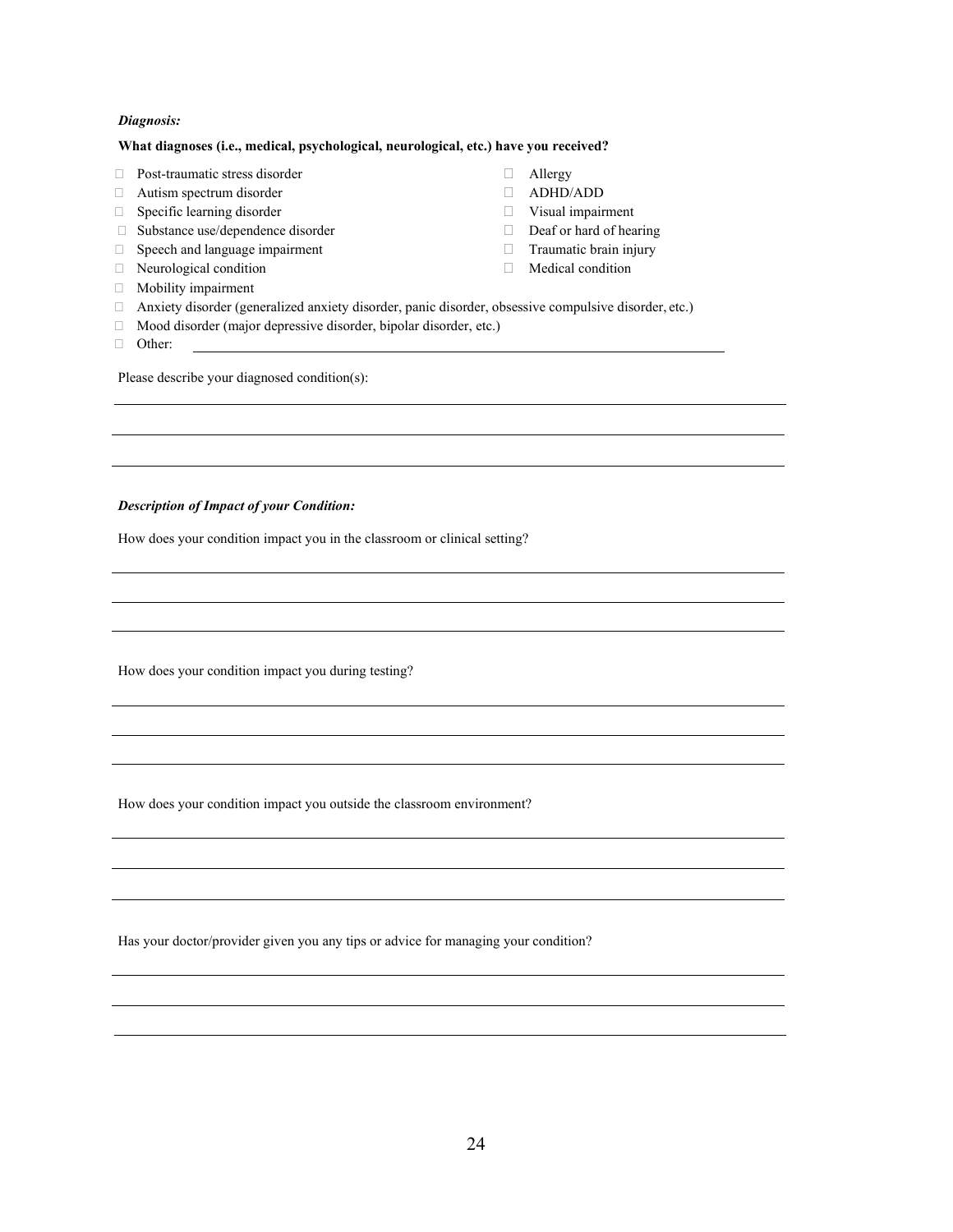

# **Application for Assistance Animal**

<span id="page-24-0"></span>

|                                          | Date of birth:                                                                                                                                                                                                                 |                                                                                                      |
|------------------------------------------|--------------------------------------------------------------------------------------------------------------------------------------------------------------------------------------------------------------------------------|------------------------------------------------------------------------------------------------------|
|                                          | Street address: No. 2016. The Street and Street and Street and Street and Street and Street and Street and Street and Street and Street and Street and Street and Street and Street and Street and Street and Street and Stree |                                                                                                      |
|                                          |                                                                                                                                                                                                                                |                                                                                                      |
|                                          |                                                                                                                                                                                                                                |                                                                                                      |
|                                          |                                                                                                                                                                                                                                |                                                                                                      |
| Diagnosis:                               |                                                                                                                                                                                                                                |                                                                                                      |
|                                          |                                                                                                                                                                                                                                | What diagnoses (i.e., medical, psychological, neurological, etc.) have you received?                 |
| <b>ADHD/ADD</b><br>П                     |                                                                                                                                                                                                                                |                                                                                                      |
| ⊔                                        |                                                                                                                                                                                                                                | Anxiety disorder (generalized anxiety disorder, panic disorder, obsessive compulsive disorder, etc.) |
| □                                        | Mood disorder (major depressive disorder, bipolar disorder, etc.)                                                                                                                                                              |                                                                                                      |
| Post-traumatic stress disorder<br>⊔      |                                                                                                                                                                                                                                |                                                                                                      |
| Autism spectrum disorder<br>$\Box$       |                                                                                                                                                                                                                                |                                                                                                      |
| Specific learning disorder<br>$\Box$     |                                                                                                                                                                                                                                |                                                                                                      |
| Substance use/dependence disorder<br>□   |                                                                                                                                                                                                                                |                                                                                                      |
| Visual impairment<br>□                   |                                                                                                                                                                                                                                |                                                                                                      |
| Deaf or hard of hearing<br>$\Box$        |                                                                                                                                                                                                                                |                                                                                                      |
| Speech and language impairment<br>$\Box$ |                                                                                                                                                                                                                                |                                                                                                      |
| Neurological condition<br>$\Box$         |                                                                                                                                                                                                                                |                                                                                                      |
| Medical condition<br>$\Box$              |                                                                                                                                                                                                                                |                                                                                                      |
| Traumatic brain injury<br>$\Box$         |                                                                                                                                                                                                                                |                                                                                                      |
| Allergy<br>$\Box$                        |                                                                                                                                                                                                                                |                                                                                                      |
| Mobility impairment<br>□                 |                                                                                                                                                                                                                                |                                                                                                      |
| $\Box$                                   | Other: Contact Contact Contact Contact Contact Contact Contact Contact Contact Contact Contact Contact Contact Contact Contact Contact Contact Contact Contact Contact Contact Contact Contact Contact Contact Contact Contact |                                                                                                      |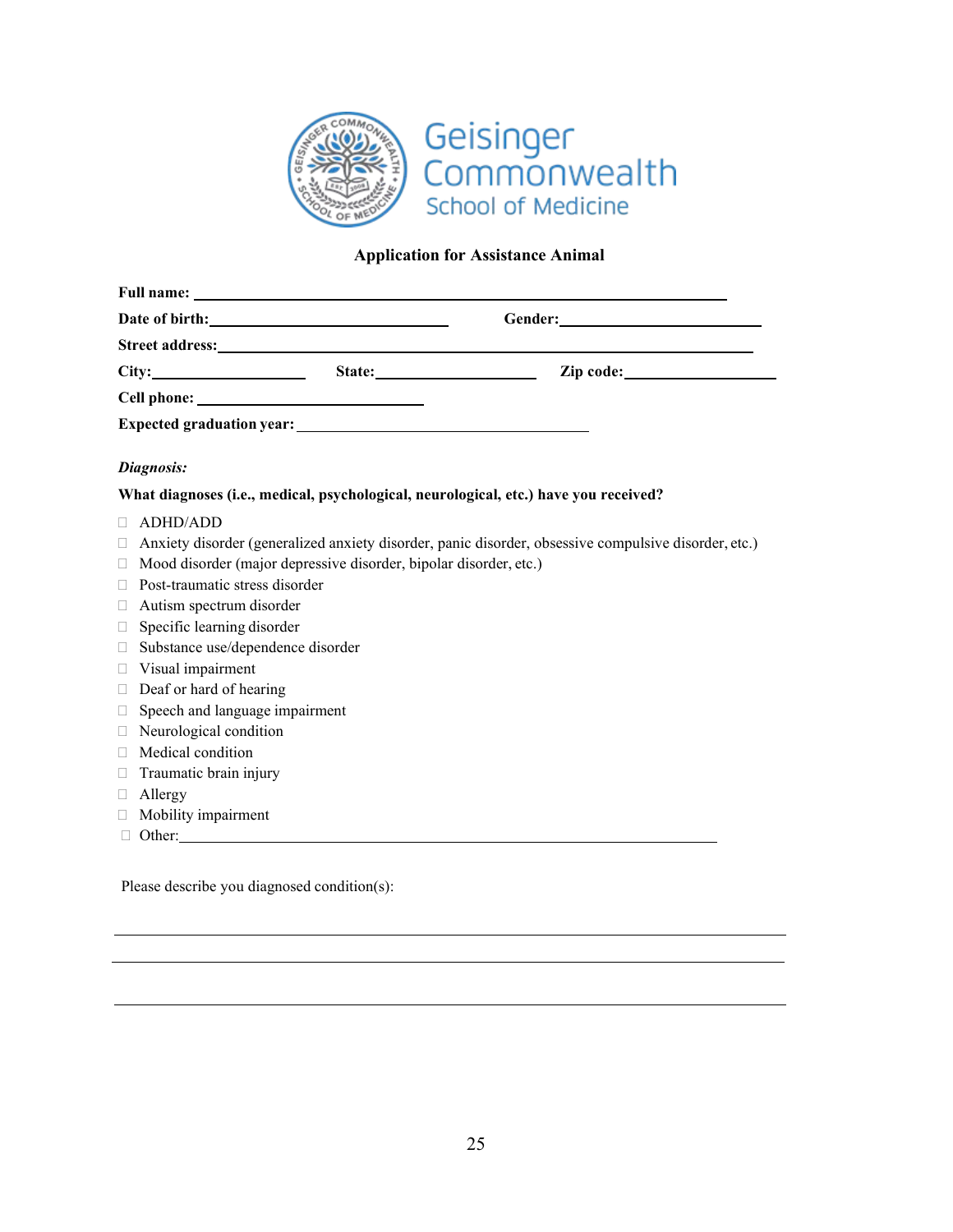#### *Description of Impact of your Condition:*

How does your condition impact you in the classroom or clinical setting?

How does your condition impact you during testing?

How does your condition impact you outside the classroom environment?

Are you being treated by a professional? If so, who is your provider and how often do you visit them?

Has your provider given you specific recommendations related to your condition?

**Please check the reasonable accommodations regarding your assistance animal that you are requesting:**

- Presence of animal in study room
- $\Box$  Presence of animal in class/lecture
- $\Box$  Presence of animal during test taking
- □ Other:

*Note, according to policy, assistance animals "will typically not be allowed to be present in environments in which the presence of an animal will pose a direct threat to the health or safety of others, such as in the Gross Anatomy Lab, during standardized patient encounters, in the operating room, and in patient units where a patient is immunesuppressed or in isolation for respiratory, enteric, or infectious precautions."*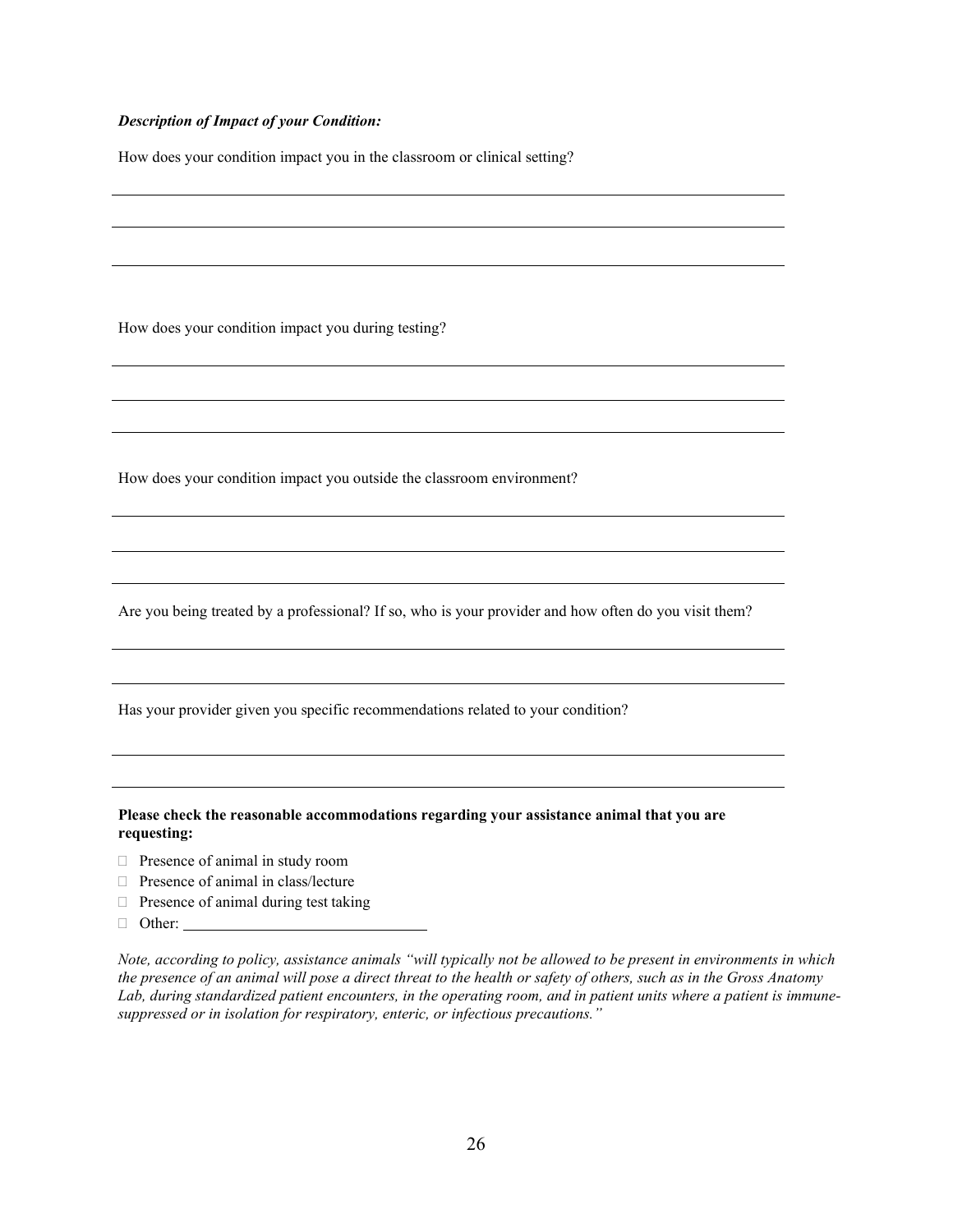

# **List of Accommodations: Preclinical Phase**

**Confidential**

Name: Phone: Phone: Phone: Phone: Phone: Phone: Phone: Phone: Phone: Phone: Phone: Phone: Phone: Phone: Phone: Phone: Phone: Phone: Phone: Phone: Phone: Phone: Phone: Phone: Phone: Phone: Phone: Phone: Phone: Phone: Phone:

**Services to be Provided:**

**Testing/Assignment Accommodations:**

- ☐ Course Exams
- $\Box$ Quizzes/TBLs
- ☐ Structured Clinical Exams

**Special Equipment/Assistive Technology:**

**Medical Accommodations:**

**Other:**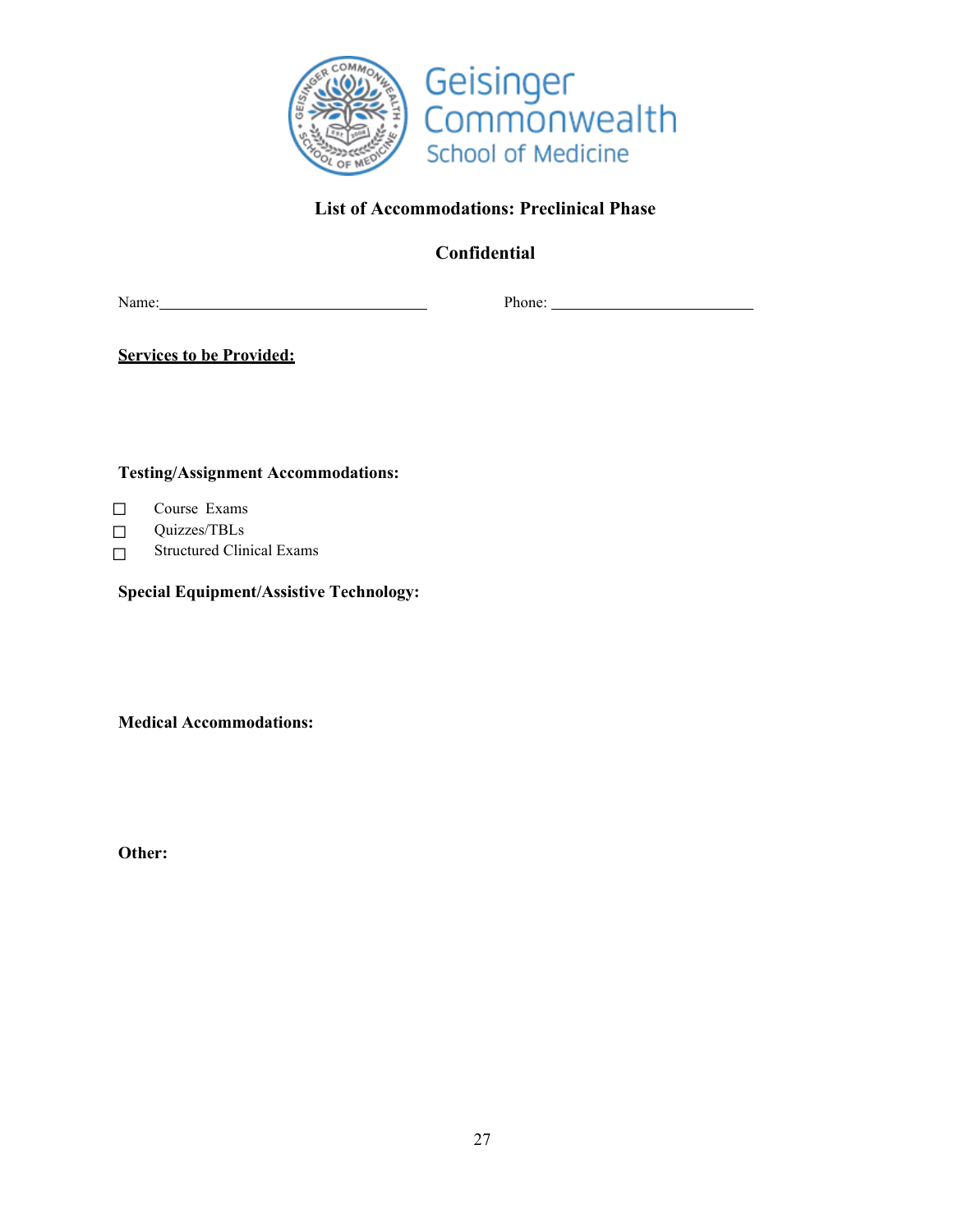#### **Please check the one that applies to you:**

- ☐ Will use the approved accommodations listed above.
- $\Box$  Will use only those accommodation initialed above.
- ☐ Do not plan on using the approved accommodations at this time. I will notify this office 30 days in advance if I decide that I would like to access these accommodations.

| Student Name (print): |  |  |
|-----------------------|--|--|
|                       |  |  |

Student Signature:

Date:

This signature implies understanding of student responsibilities and gives permission to share this form with Curriculum Office.

Please be aware that these accommodations are confidential and should be handled accordingly. Accommodations are established by the Accessibility Committee and any concerns or questions by faculty should be directed to the CLE rather than to the student.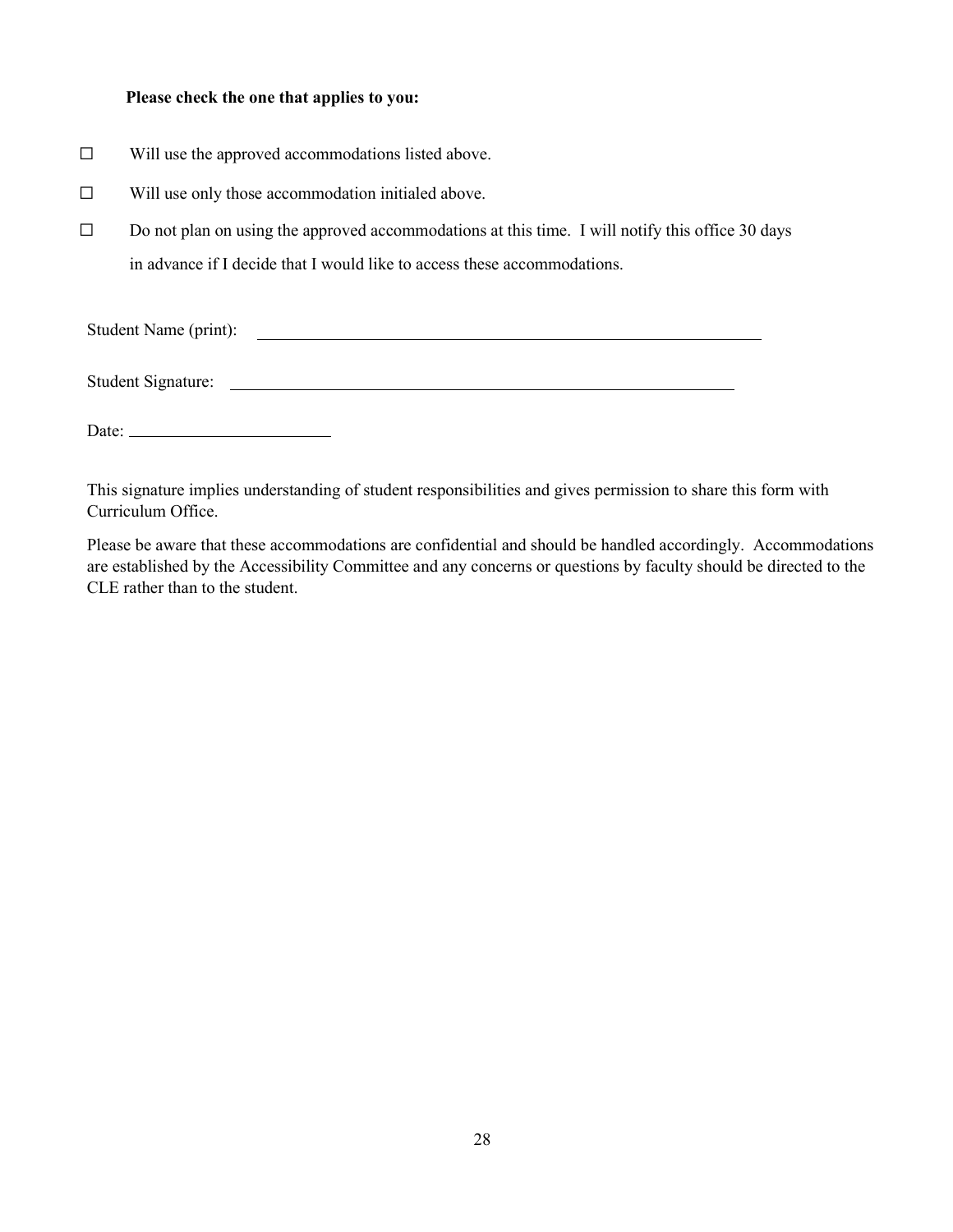

# **List of Accommodations: Clerkship Phase**

**Confidential**

Name: Phone: Phone: Phone: Phone: Phone: Phone: Phone: Phone: Phone: Phone: Phone: Phone: Phone: Phone: Phone: Phone: Phone: Phone: Phone: Phone: Phone: Phone: Phone: Phone: Phone: Phone: Phone: Phone: Phone: Phone: Phone:

**Services to be Provided:**

**Testing/Assignment Accommodations:**

☐ ☐ OSCEs Shelf Exams

**Special Equipment/Assistive Technology:**

**Medical Accommodations:**

**Other:**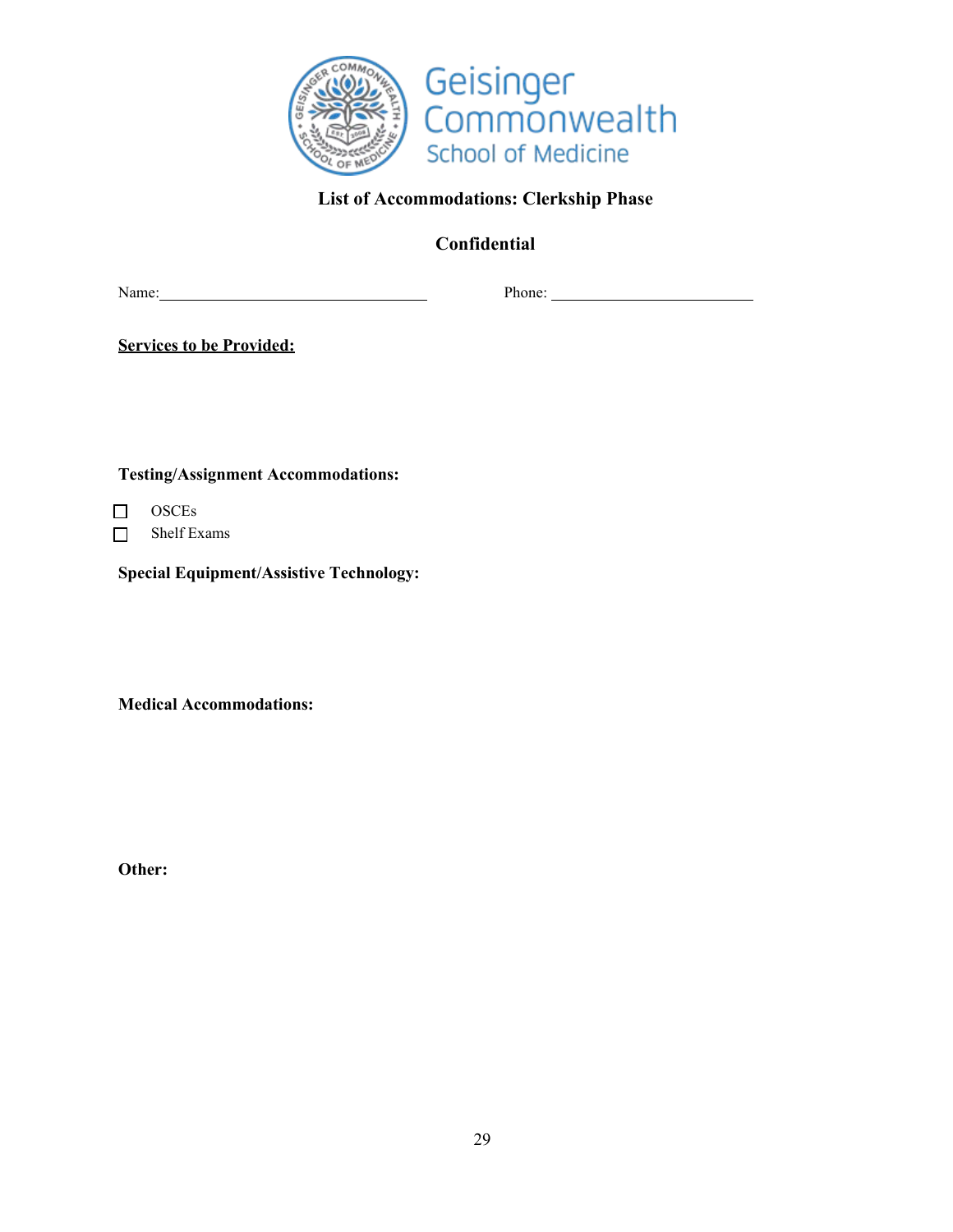#### **Please check the one that applies to you:**

- ☐ Will use the approved accommodations listed above.
- ☐ Will use only those accommodation initialed above.
- $\Box$  Do not plan on using the approved accommodations at this time. I will notify this office 30 days in advance if I decide that I would like to access these accommodations.

Student Name (print):

Student Signature:

Date:

This signature implies understanding of student responsibilities and gives permission to share this form with the Curriculum Office/Regional Team/Career Coach

Please be aware that these accommodations are confidential and should be handled accordingly. Accommodations are established by the Accessibility Committee and any concerns or questions by faculty should be directed to the CLE rather than to the student.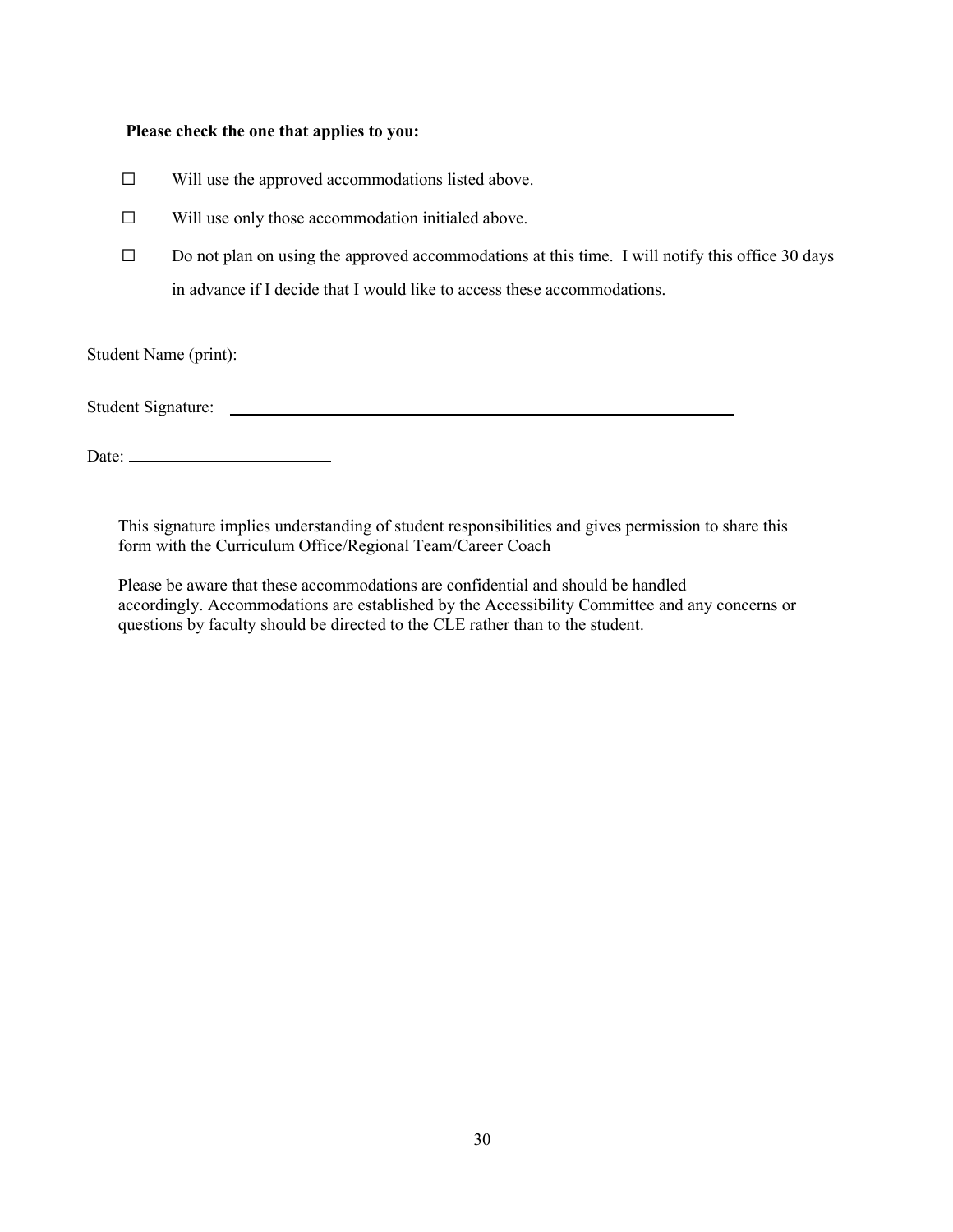

# **List of Accommodations: Advanced Clinical Experience**

**Confidential**

Name: Phone: Phone: Phone: Phone: Phone: Phone: Phone: Phone: Phone: Phone: Phone: Phone: Phone: Phone: Phone: Phone: Phone: Phone: Phone: Phone: Phone: Phone: Phone: Phone: Phone: Phone: Phone: Phone: Phone: Phone: Phone:

**Services to be Provided:**

**Testing/Assignment Accommodations:**

☐ Entrustable Professional Activity (EPA)

**Special Equipment/Assistive Technology:**

**Medical Accommodations:**

**Clinical Accommodations:** 

**Other:**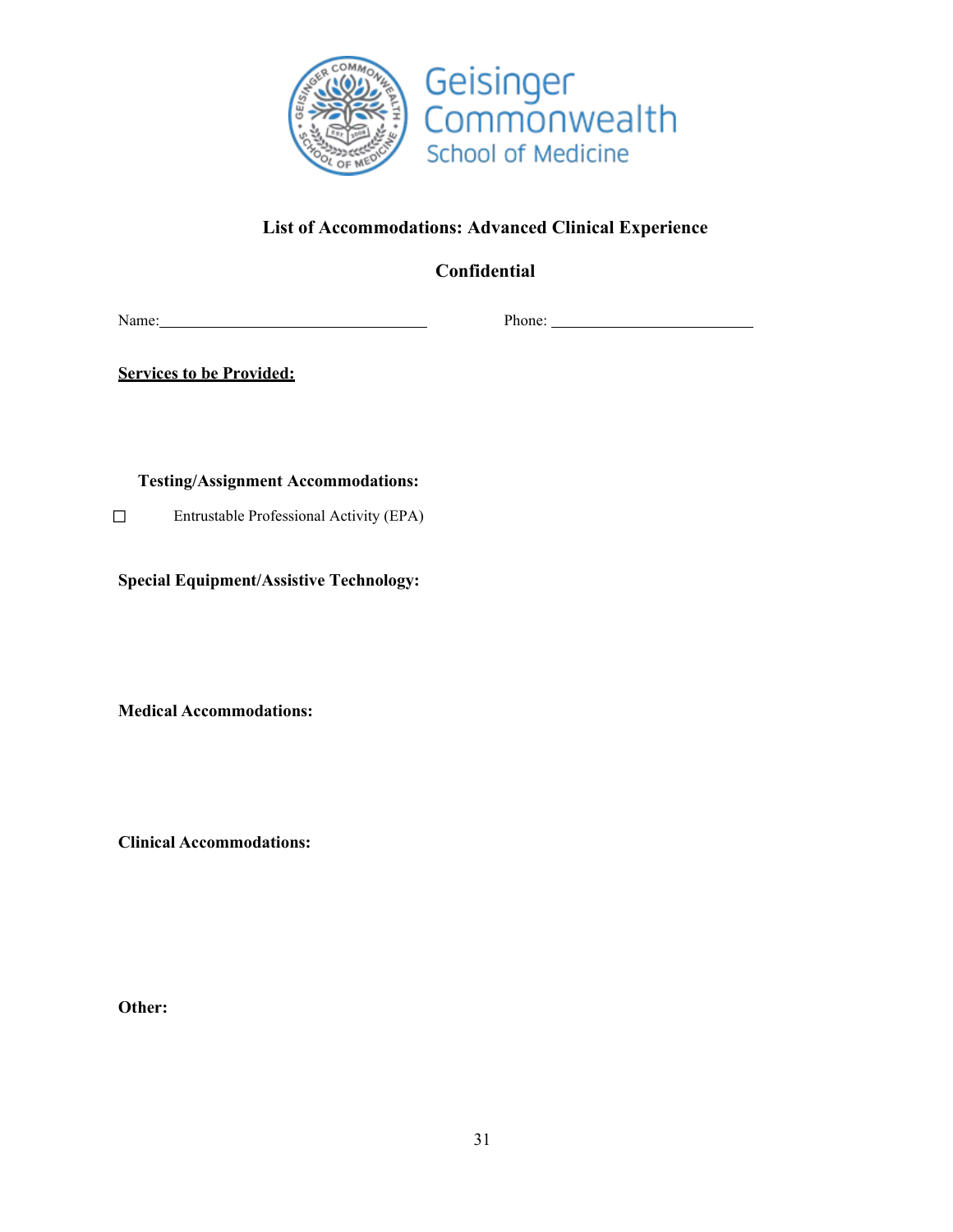#### **Please check the one that applies to you:**

- ☐ Will use the approved accommodations listed above.
- ☐ Will use only those accommodation initialed above.
- $\Box$  Do not plan on using the approved accommodations at this time. I will notify this office 30 days in advance if I decide that I would like to access these accommodations.

Student Name (print):

Student Signature:

Date:

This signature implies understanding of student responsibilities and gives permission to share this form with the Curriculum Office/Regional Team/Career Coach

Please be aware that these accommodations are confidential and should be handled accordingly. Accommodations are established by the Accessibility Committee and any concerns or questions by faculty should be directed to the CLE rather than to the student.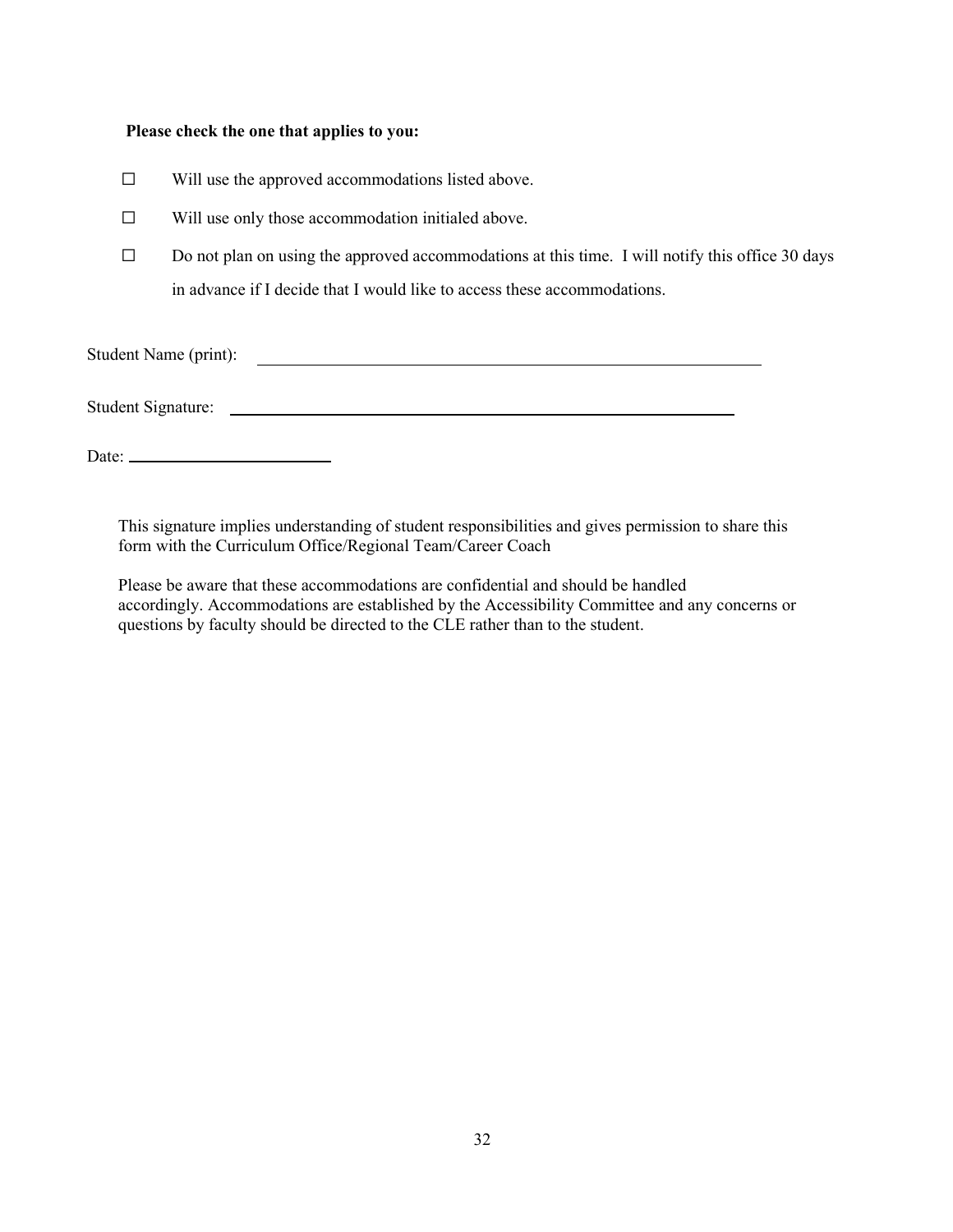

# **List of Accommodations MBS**

**Confidential**

Name: Name: Phone: Phone: Phone: Phone: Phone: Phone: Phone: Phone: Phone: Phone: Phone: Phone: Phone: Phone: Phone: Phone: Phone: Phone: Phone: Phone: Phone: Phone: Phone: Phone: Phone: Phone: Phone: Phone: Phone: Phone:

**Services to be Provided:**

**Testing/Assignment Accommodations:**

☐ Course Exams

 $\Box$ Quizzes

**Special Equipment/Assistive Technology:**

**Medical Accommodations:**

**Other:**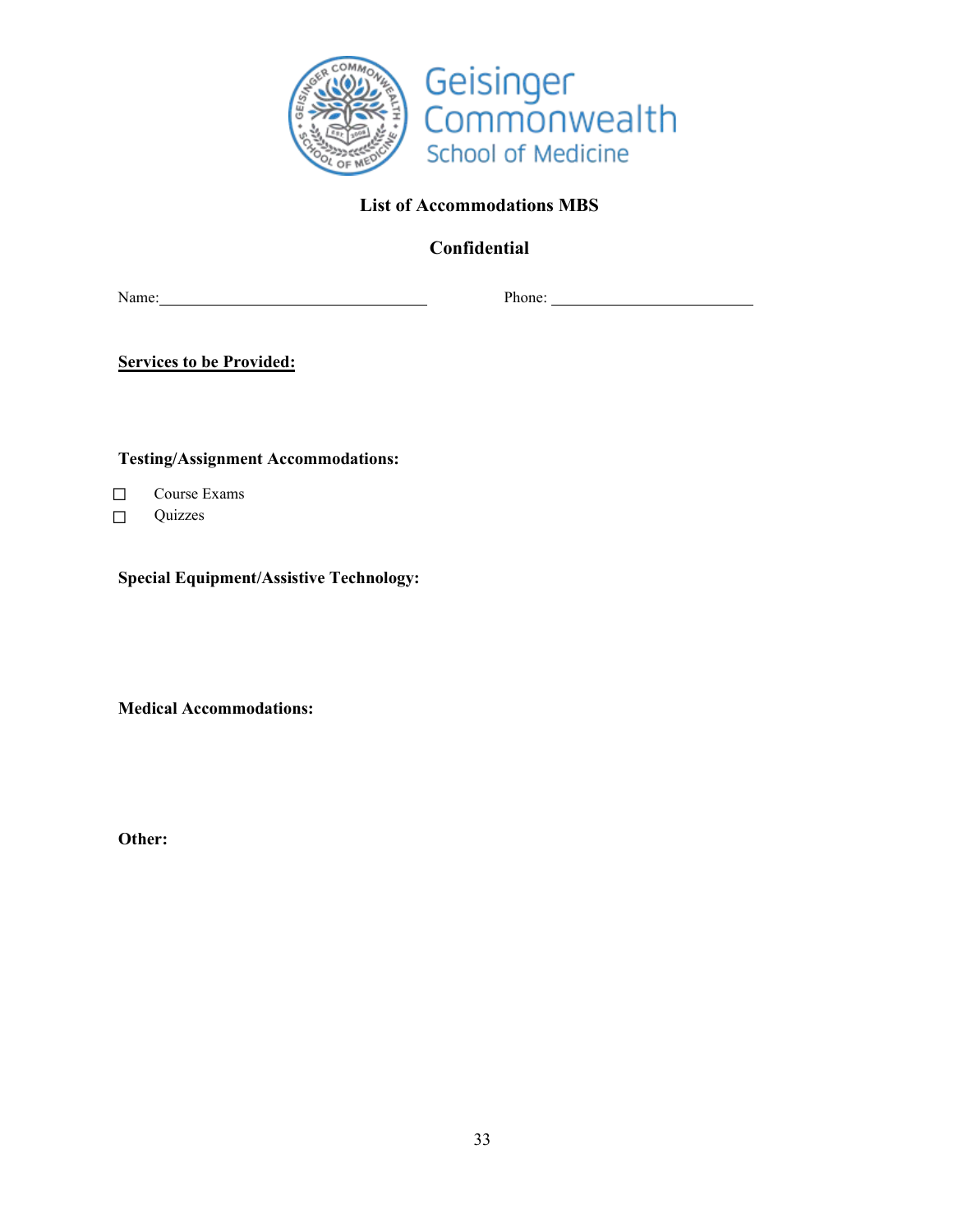#### **Please check the one that applies to you:**

- ☐ Will use the approved accommodations listed above.
- $\Box$ Will use only those accommodation initialed above.
- $\Box$ Do not plan on using the approved accommodations at this time. I will notify this office 30 days in advance if I decide that I would like to access these accommodations.

Student Name (print):

Student Signature:

Date:

This signature implies understanding of student responsibilities and gives permission to share this form with the Associate Dean of Academic Affairs.

Please be aware that these accommodations are confidential and should be handled accordingly. Accommodations are established by the Accessibility Committee and any concerns or questions by faculty should be directed to the CLE rather than to the student.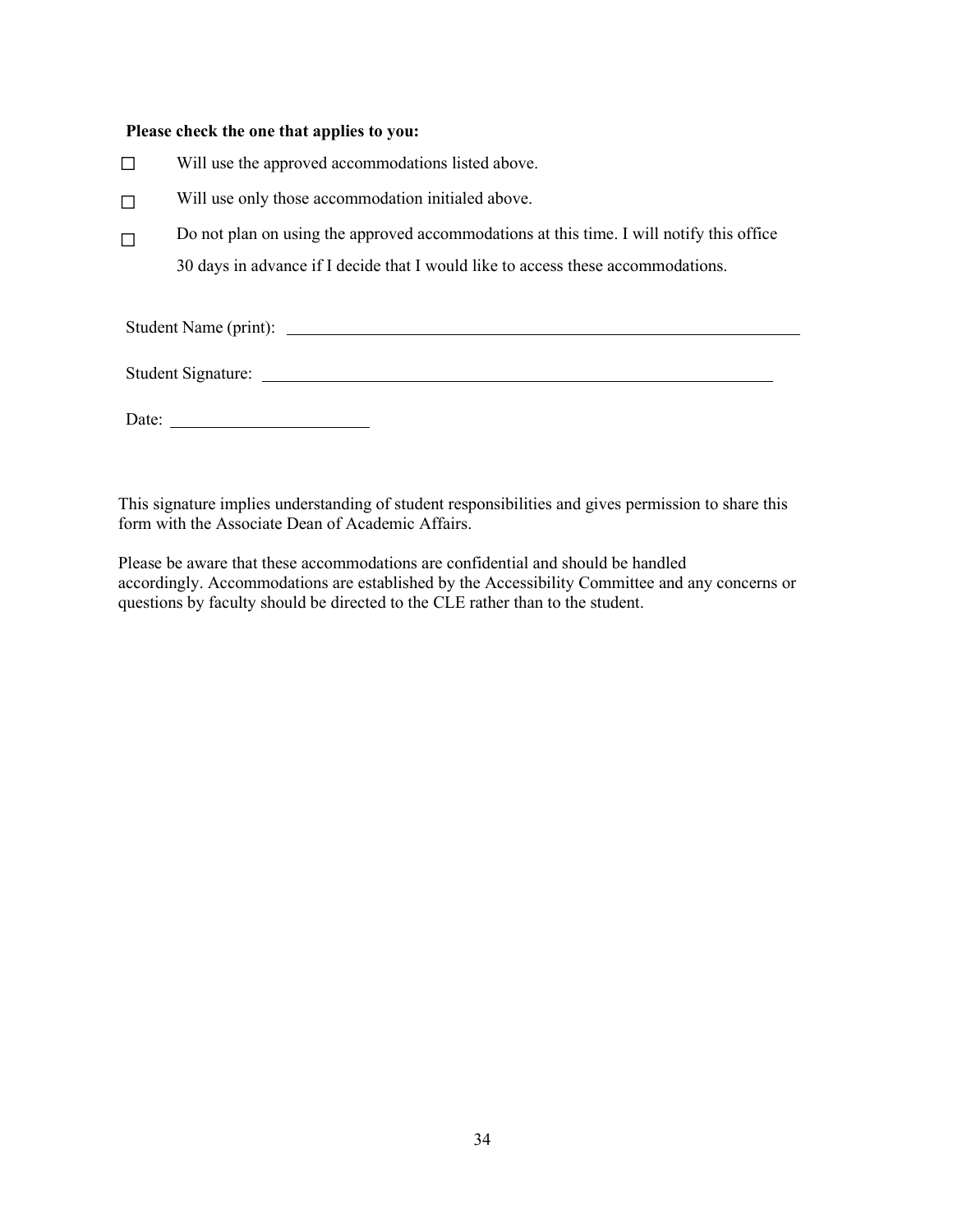

# **List of Assistance Animal Accommodation**

# **Confidential**

 $\overline{\phantom{0}}$ 

|                                                                                                                                                                                                                                |            | Phone: $\frac{1}{\sqrt{1-\frac{1}{2}}\sqrt{1-\frac{1}{2}}\sqrt{1-\frac{1}{2}}\sqrt{1-\frac{1}{2}}\sqrt{1-\frac{1}{2}}\sqrt{1-\frac{1}{2}}\sqrt{1-\frac{1}{2}}\sqrt{1-\frac{1}{2}}\sqrt{1-\frac{1}{2}}\sqrt{1-\frac{1}{2}}\sqrt{1-\frac{1}{2}}\sqrt{1-\frac{1}{2}}\sqrt{1-\frac{1}{2}}\sqrt{1-\frac{1}{2}}\sqrt{1-\frac{1}{2}}\sqrt{1-\frac{1}{2}}\sqrt{1-\frac{1}{2}}\sqrt{1-\frac{1}{2}}\sqrt{1-\frac{1}{2$ |  |
|--------------------------------------------------------------------------------------------------------------------------------------------------------------------------------------------------------------------------------|------------|--------------------------------------------------------------------------------------------------------------------------------------------------------------------------------------------------------------------------------------------------------------------------------------------------------------------------------------------------------------------------------------------------------------|--|
| Program: 2008 and 2008 and 2008 and 2008 and 2008 and 2008 and 2008 and 2008 and 2008 and 2008 and 2008 and 20                                                                                                                 |            |                                                                                                                                                                                                                                                                                                                                                                                                              |  |
| <b>Identification of Animal:</b>                                                                                                                                                                                               |            |                                                                                                                                                                                                                                                                                                                                                                                                              |  |
|                                                                                                                                                                                                                                |            |                                                                                                                                                                                                                                                                                                                                                                                                              |  |
|                                                                                                                                                                                                                                |            |                                                                                                                                                                                                                                                                                                                                                                                                              |  |
|                                                                                                                                                                                                                                |            | Weight: Sex: Sex: Age:                                                                                                                                                                                                                                                                                                                                                                                       |  |
| Breed/color:                                                                                                                                                                                                                   |            |                                                                                                                                                                                                                                                                                                                                                                                                              |  |
| Are vaccines current?                                                                                                                                                                                                          | $\Box$ Yes | $\Box$ No                                                                                                                                                                                                                                                                                                                                                                                                    |  |
|                                                                                                                                                                                                                                |            | I have secured a letter from my animal's vet attesting that they do not pose a safety risk:                                                                                                                                                                                                                                                                                                                  |  |
|                                                                                                                                                                                                                                | $\Box$ Yes | $\Box$ No                                                                                                                                                                                                                                                                                                                                                                                                    |  |
|                                                                                                                                                                                                                                |            |                                                                                                                                                                                                                                                                                                                                                                                                              |  |
|                                                                                                                                                                                                                                |            |                                                                                                                                                                                                                                                                                                                                                                                                              |  |
|                                                                                                                                                                                                                                |            | Name of practice: Phone: Phone:                                                                                                                                                                                                                                                                                                                                                                              |  |
| Address: No. 2014 19:30 and 2014 19:30 and 2014 19:30 and 2014 19:30 and 2014 19:30 and 2014 19:30 and 2014 19:30 and 2014 19:30 and 2014 19:30 and 2014 19:30 and 2014 19:30 and 2014 19:30 and 2014 19:30 and 2014 19:30 and |            |                                                                                                                                                                                                                                                                                                                                                                                                              |  |
| City: State: State: Zip:                                                                                                                                                                                                       |            |                                                                                                                                                                                                                                                                                                                                                                                                              |  |
|                                                                                                                                                                                                                                |            |                                                                                                                                                                                                                                                                                                                                                                                                              |  |
| Services to be provided:                                                                                                                                                                                                       |            |                                                                                                                                                                                                                                                                                                                                                                                                              |  |
| $\Box$ Presence of animal in study room                                                                                                                                                                                        |            |                                                                                                                                                                                                                                                                                                                                                                                                              |  |
| Presence of animal in class/lecture                                                                                                                                                                                            |            |                                                                                                                                                                                                                                                                                                                                                                                                              |  |
| Presence of animal during test taking                                                                                                                                                                                          |            |                                                                                                                                                                                                                                                                                                                                                                                                              |  |
| $\Box$ Other:                                                                                                                                                                                                                  |            |                                                                                                                                                                                                                                                                                                                                                                                                              |  |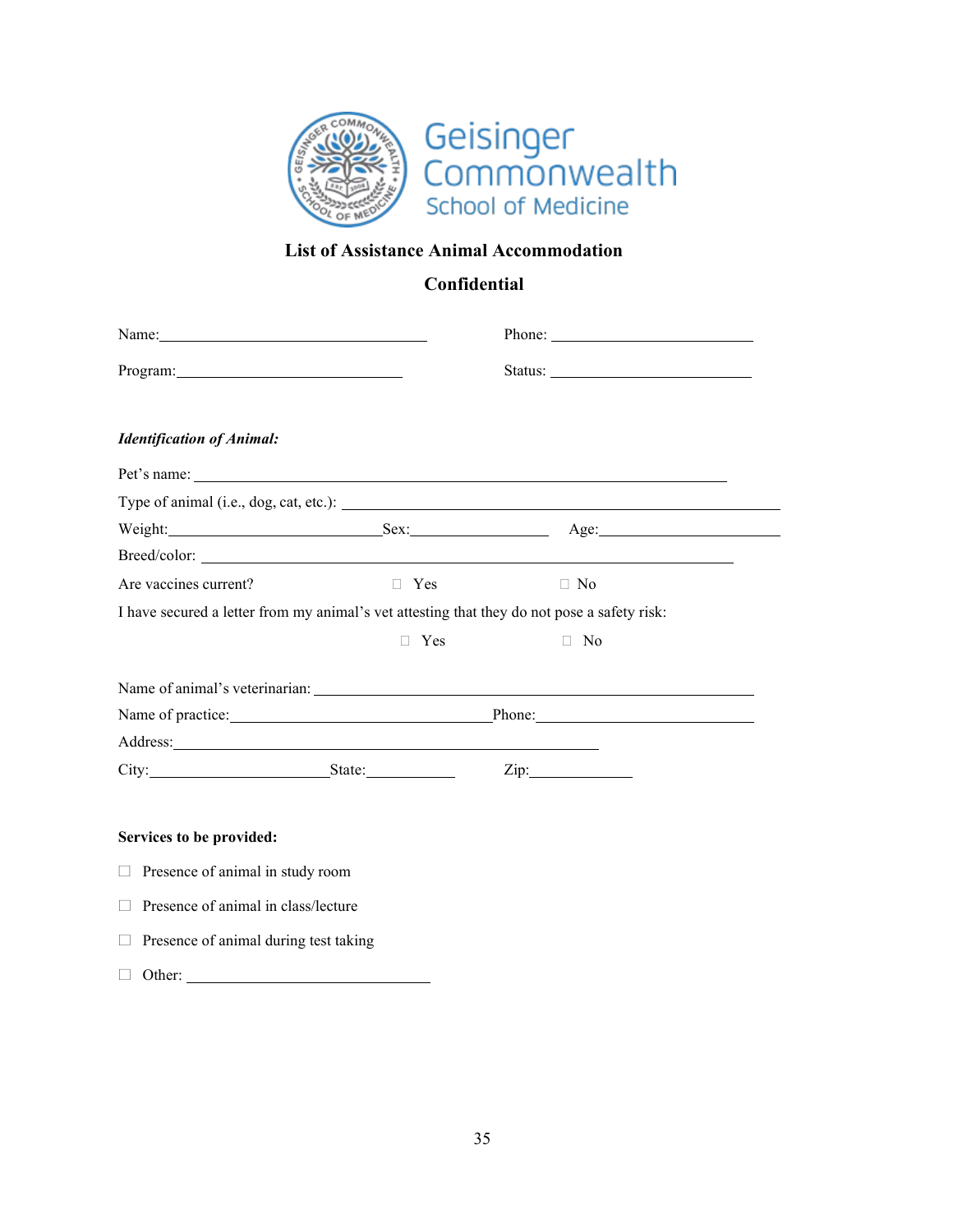#### **Please check the one that applies to you:**

- $\Box$  Will use the approved accommodations listed above.
- $\Box$  Will use only those accommodations initialed above.
- $\Box$  Do not plan on using the approved accommodations at this time. I will notify this office 30 days in advance if I decide that I would like to access these accommodations.

#### *Agreement terms (please initial next to each):*

- I agree to be fully and solely responsible for supervising my assistance animal, which includes his/her toileting, feeding, grooming, and veterinary care. I acknowledge full responsibility for cleanup of animal waste.
- I acknowledge that GCSOM is not obligated to supervise or otherwise care for my animal.
	- I acknowledge that GCSOM may ask an individual with a disability to remove an assistance animal from the premises if: 1. The animal is out of control and the animal's handler does not take effective action to control it; or 2. The animal is not housebroken i.e., trained so that, absence illness or accident, the animal controls its waste elimination.
	- I acknowledge that my animal must have a harness, leash, or other tether, unless the handler's disability prevents use of such controls, or their use would interfere with the animal's safe, effective performance of work or tasks.
- I confirm that my animal is trained to behave properly in public, including taking direction at command. I acknowledge that my animal should be walked in designated area only (located on the east side of the building near Kressler Court).

Student Name (print):

Student Signature:

Date:

This signature implies understanding of student responsibilities and gives permission to share this form with Facilities Office.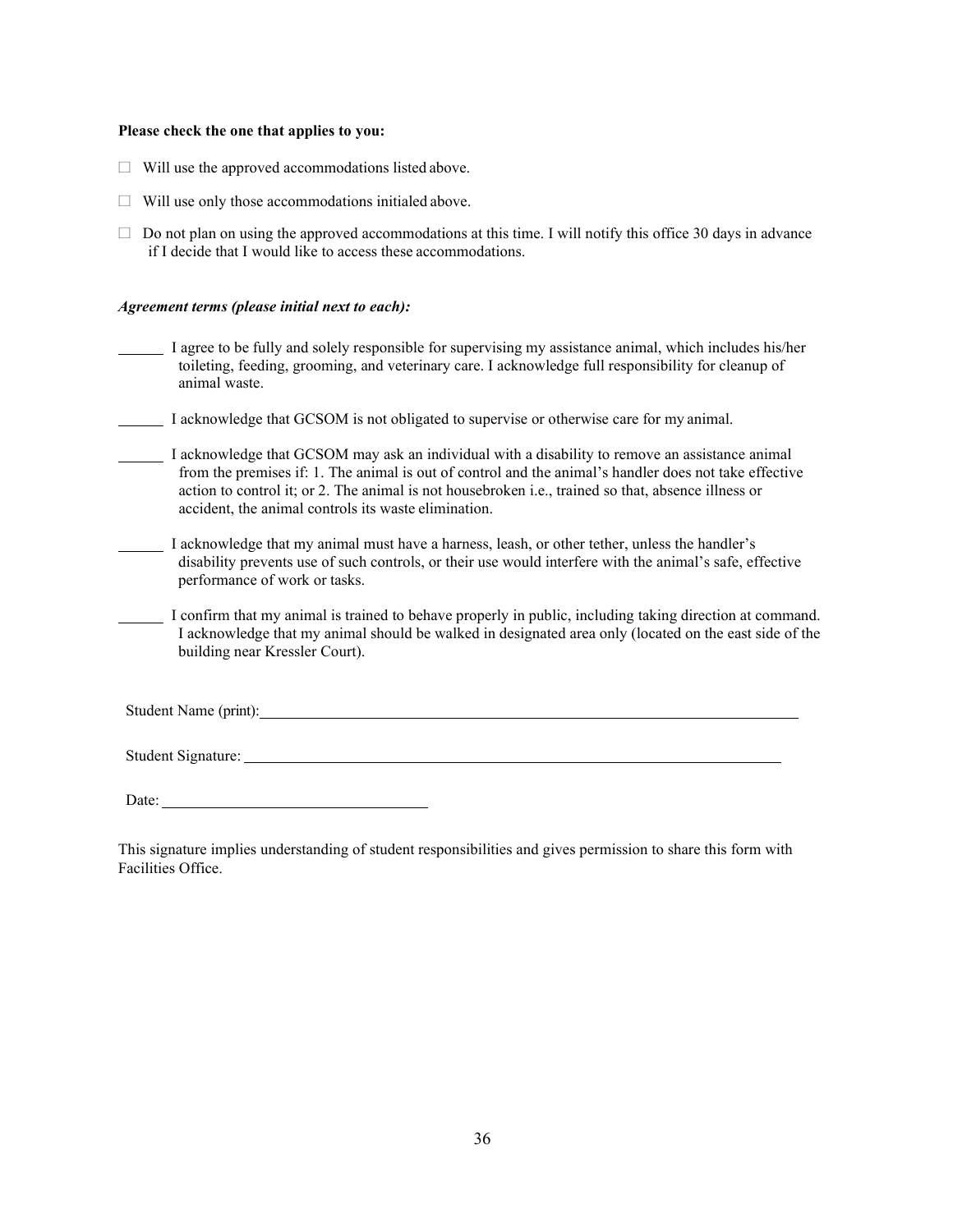

# **Verification of Disability Form (Psychological)**

Student Name:

Health care provider name (print): Title: Phone: Fax: Organization and Address: *The following must be completed by the health care professional listed on this page.* 1. Diagnosis(es), date(s), and onset of diagnosis(es): 2. Current status of condition(s) (e.g., active, progressing, controlled, inremission): 3. Current level of severity (check one):  $\Box$  Mild  $\Box$  Moderate  $\Box$  Severe Student Signature: Date: I am requesting disability support services through the Center for Learning Excellence (CLE) at Geisinger Commonwealth School of Medicine (GCSOM). The CLE requires current and comprehensive documentation of my disability/medical condition as one of the criteria used to evaluate my eligibility for disability-related accommodations. Please respond to the following questions as soon as possible and return to me or send to the CLE by mail or confidential fax (570-504-2815). I authorize the Center for Learning Excellence office to contact you if clarification is needed.

4. How long is this condition(s) likely to persist (be as specific as possible—e.g., lifetime; one academic year; duration of academic program enrollment; one month):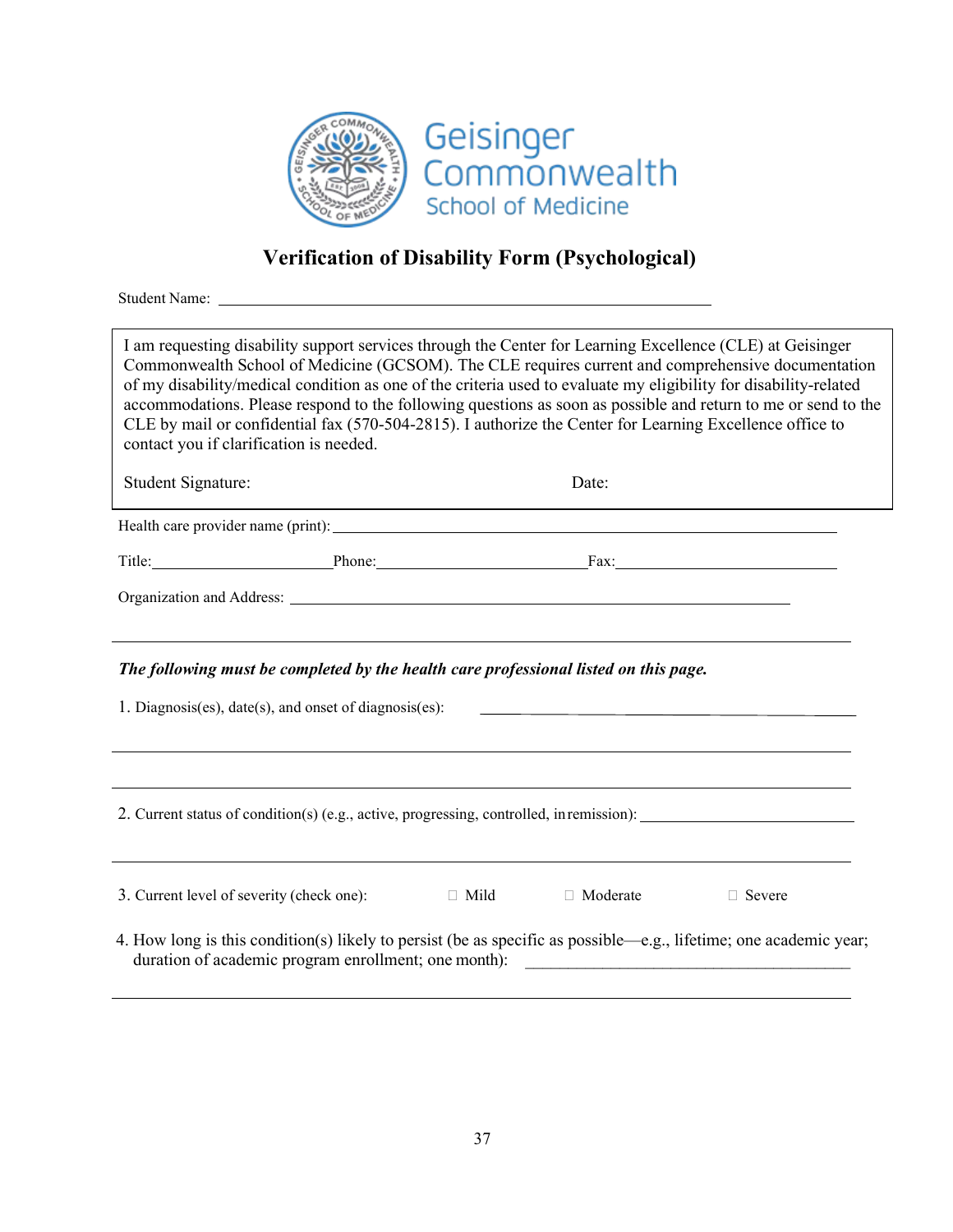5. In addition to DSM-V criteria, how did you arrive at your diagnosis? Please check all that apply.

- $\Box$  Clinical interviews with student  $\Box$  Review of medical records
- $\Box$  Interviews with other persons  $\Box$  Review of educational records
- $\Box$  Behavioral observations  $\Box$  Neuropsychological testing (include dates):

Standardized rating scale/assessment (please specify):

 $\Box$  Other (please specify)  $\Box$ 

6. What are the functional limitations or symptoms of this condition(s) (consider time management, organization, executive functioning, planning, self-care, social interactions, sleeping, cognitive processing, ability to participate, learning, etc.)?

7. What exacerbates this student's specific disability(ies)? (Please be as specific and detailed as possible)

8. How does the condition (and/or current treatment) impact the student's ability to learn or meetthe demands of the school and clinical environment?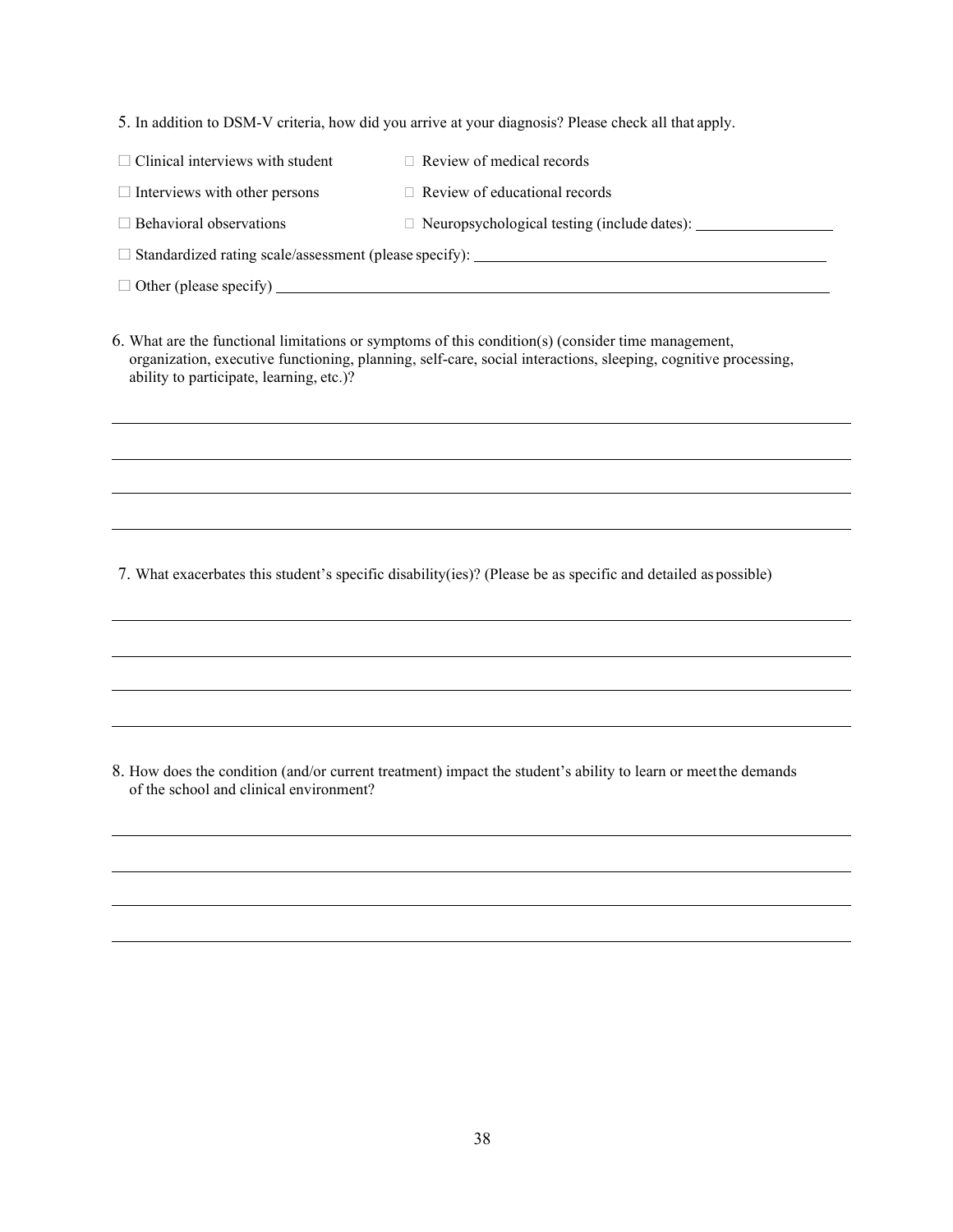- 9. Identify any accommodations you believe may be necessary in order for the student to participate in the college's programs, activities, and services.
- $\Box$  Extended time (50%) for in class and/or online exams/quizzes
- $\Box$  Extended time (100%) for in class and/or online exams/quizzes
- $\Box$  Reduced distraction testing environment
- $\Box$  Distraction free testing environment
- $\Box$  Priority seating
- Enlarged print for exams/quizzes
- $\Box$  Scheduled breaks during exams
- $\Box$  Unscheduled breaks during exams
- $\Box$  Scheduling clerkship order
- $\Box$  Time off for disability-related appointments
- $\Box$  Adjustments to overnight or on-call practice
- $\Box$  Other (please specify):

Make sure to include the rationale as to why the above accommodations are warranted.

**This information is current and accurate to the best of my knowledge based on my recent evaluation of this patient or my review of records of a recent evaluation by a qualified health care provider.**

Signature of Treatment Provider:

License #

Date:

Thank you for your cooperation. You may fax or e-mail your report to the Associate Director of the Center for Learning Excellence a[t striano@som.geisinger.edu. P](mailto:striano@som.geisinger.edu)lease call 570-558-4282 if you require additional information. Please attach any additional reports or relevant information. All information on this form will remain confidential in accordance with the Family Educational Rights and Privacy Act (FERPA).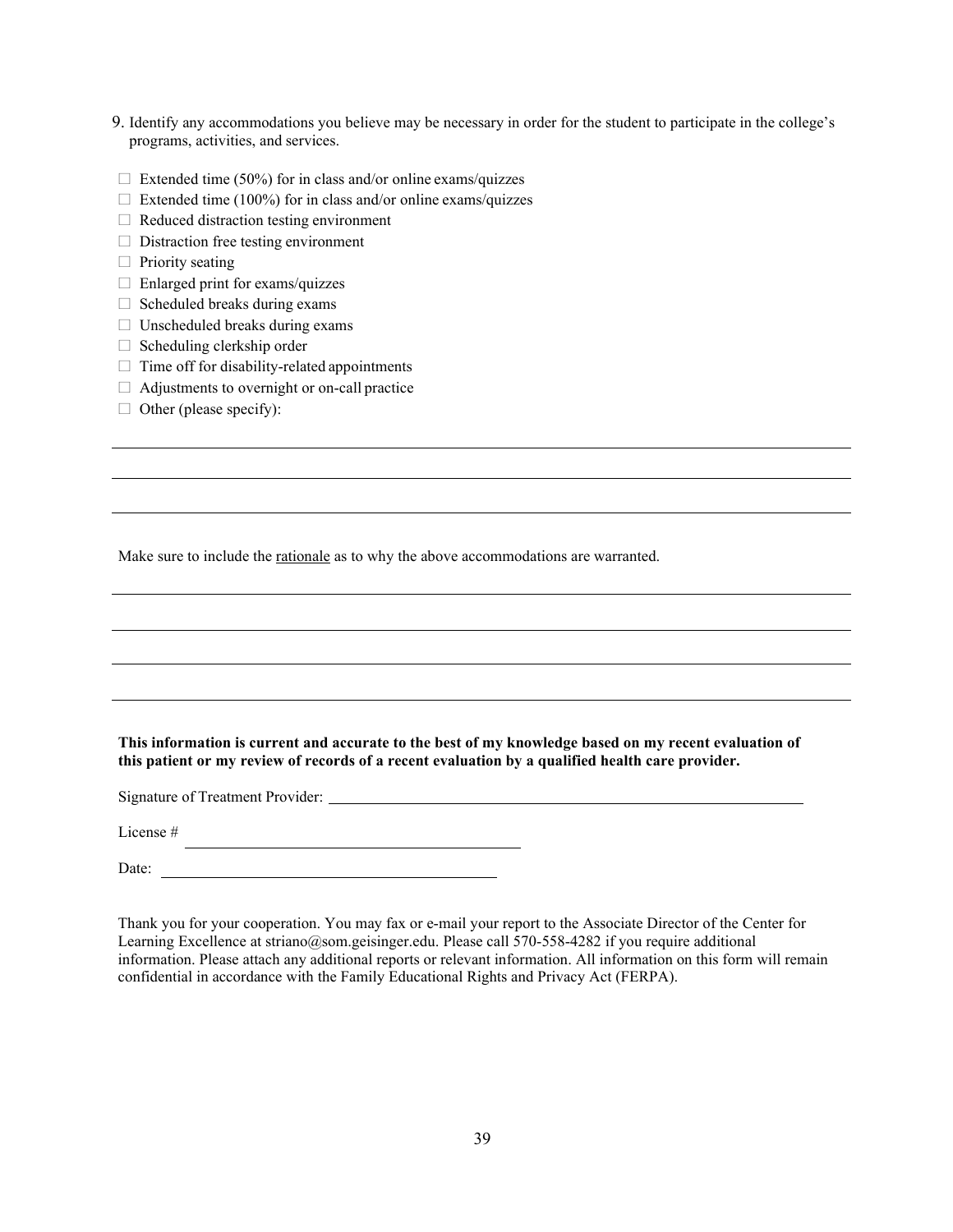

# **Verification of Disability Form**

Student Name:

I am requesting disability support services through the Center for Learning Excellence (CLE) at Geisinger Commonwealth School of Medicine (GCSOM). The CLE requires current and comprehensive documentation of my disability/medical condition as one of the criteria used to evaluate my eligibility for disability-related accommodations. Please respond to the following questions as soon as possible and return to me or send to the CLE by mail or confidential fax (570-504-2815). I authorize the Center for Learning Excellence office to contact you if clarification is needed.

Student Signature: Date:

| Health care provider name (print): |                                                                                      |                                                                                                                   |
|------------------------------------|--------------------------------------------------------------------------------------|-------------------------------------------------------------------------------------------------------------------|
|                                    | Title: Phone: Phone:                                                                 | Fax:                                                                                                              |
|                                    |                                                                                      |                                                                                                                   |
|                                    | The following must be completed by the health care professional listed on this page. |                                                                                                                   |
|                                    |                                                                                      | 1. Diagnosis(es), date(s), and onset of diagnosis(es): __________________________                                 |
|                                    |                                                                                      |                                                                                                                   |
|                                    |                                                                                      |                                                                                                                   |
|                                    |                                                                                      |                                                                                                                   |
|                                    |                                                                                      | ,我们也不会有什么。""我们的人,我们也不会有什么?""我们的人,我们也不会有什么?""我们的人,我们也不会有什么?""我们的人,我们也不会有什么?""我们的人                                  |
|                                    |                                                                                      | 2. Current status of condition(s) (e.g., active, progressing, controlled, in remission):                          |
|                                    |                                                                                      |                                                                                                                   |
|                                    |                                                                                      |                                                                                                                   |
|                                    |                                                                                      | 3. How long is this condition(s) likely to persist (be as specific as possible—e.g., lifetime; one academic year; |

4. What are the functional limitations or symptoms of this condition(s) (consider ambulation, upper extremity motor function, hearing, vision, cognitive processes, etc.)?